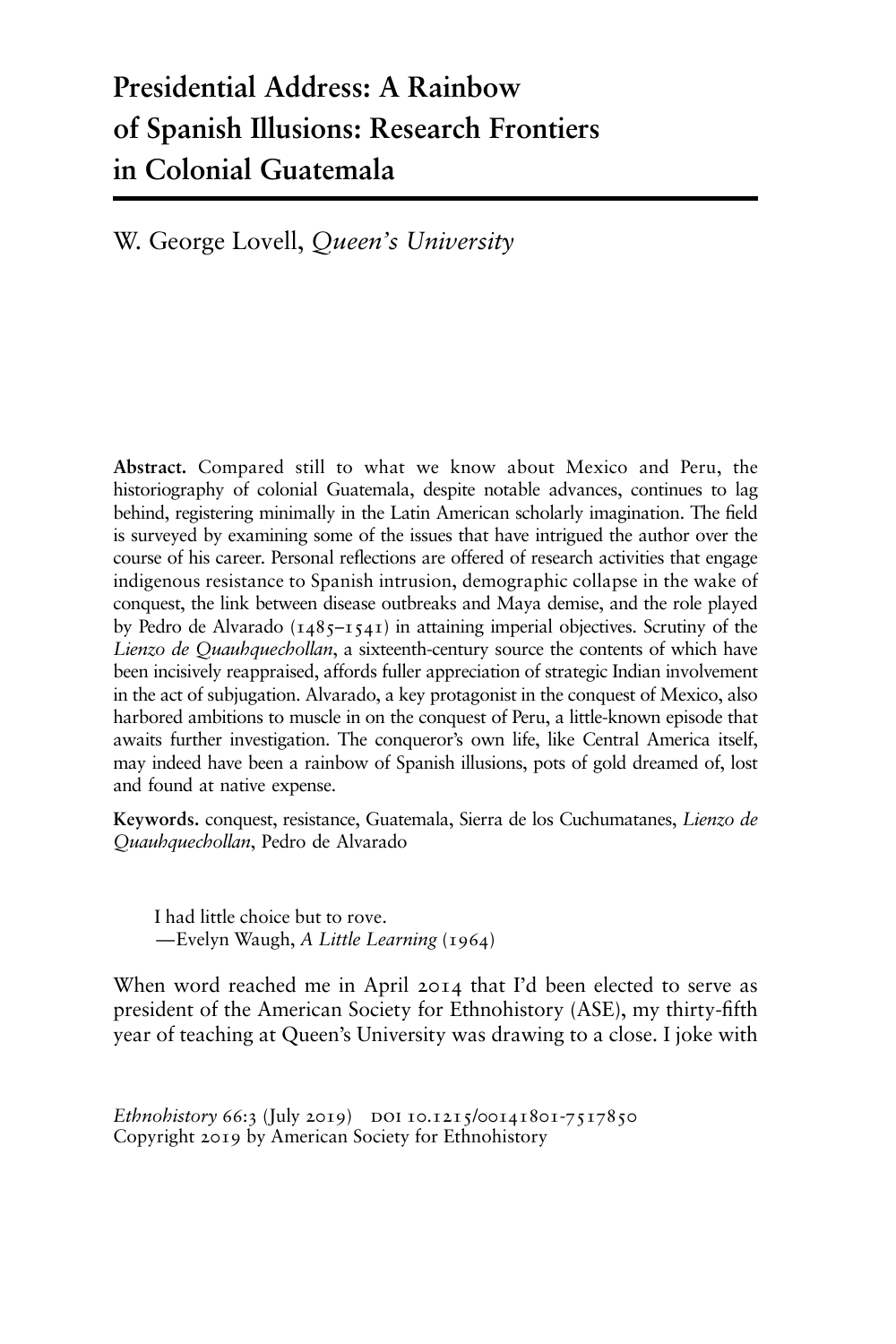my graduate students and junior members of faculty, not entirely in jest, that I'm living proof there's hope for every aspiring academic.Why? Because, in September 1979, I was hired by the Department of Geography on a oneyear, nonrenewable position, ABD, "all but dissertation"—and yet I am still at Queen's, four decades on! No longer ABD, phew, and in the interim having had the satisfaction of rising through the ranks. But that's how my career began and, against the odds, inexorably turned out: a temporary appointment became an enduring affiliation.

In the remarks that follow, I take my cue from modern geography's most original thinker, assiduous practitioner, and gifted writer, Carl O. Sauer ( $1889-1975$ ). In a presidential address he called "The Education of a Geographer," delivered to the Association of American Geographers more than sixty years ago, Sauer (1956:  $287$ ) engages the honor bestowed on him by mentioning, at the outset, his early environment, before reflecting on how his research interests evolved and shaped his scholarly trajectory. He invokes the word predilection. I lean toward such accounting with a genuine sense of connection: my doctoral supervisor, John F. Bergmann (1928– 83), was himself supervised by a doctoral charge of Sauer's, Henry J. Bruman  $(1913-2005)$ . That makes me, in the genealogical array of things geographical, a great-grandson of the great Carl Sauer.1 Being part of that Berkeley School lineage means much to me, and has made me the geographer I am. How did it all begin, and thereafter unfold? What affinity lies between my chosen field of study, historical geography, and the domain we call ethnohistory, the distinctive endeavor of our Society?

# Starting Out

I was born and raised in Glasgow, a stone's throw from the River Clyde, the waters of the Atlantic not that far downstream. The shipyards that had once made the city the second of standing in the British Empire, after London, were in parlous decline. Crisis and deprivation prevailed, nowhere more apparent than where we lived, in the district locals call (forever tongue-incheek) "Sunny" Govan. Were it not for the impetus of my mother, Sarah, never would I have imagined that, beyond the confines of our working-class lot, life could be lived any differently. The second last of ten offspring, my mother had been the dux (top pupil) of her primary school. Her secondary education, however, was cut short when she had to leave school to take a job, and thus contribute to family income. After she married, still in her teens, and had children of her own, I was the one she encouraged to strive for what she had been denied: learning how to learn and, by so doing, to create options that might lead elsewhere, beyond home soil in Scotland.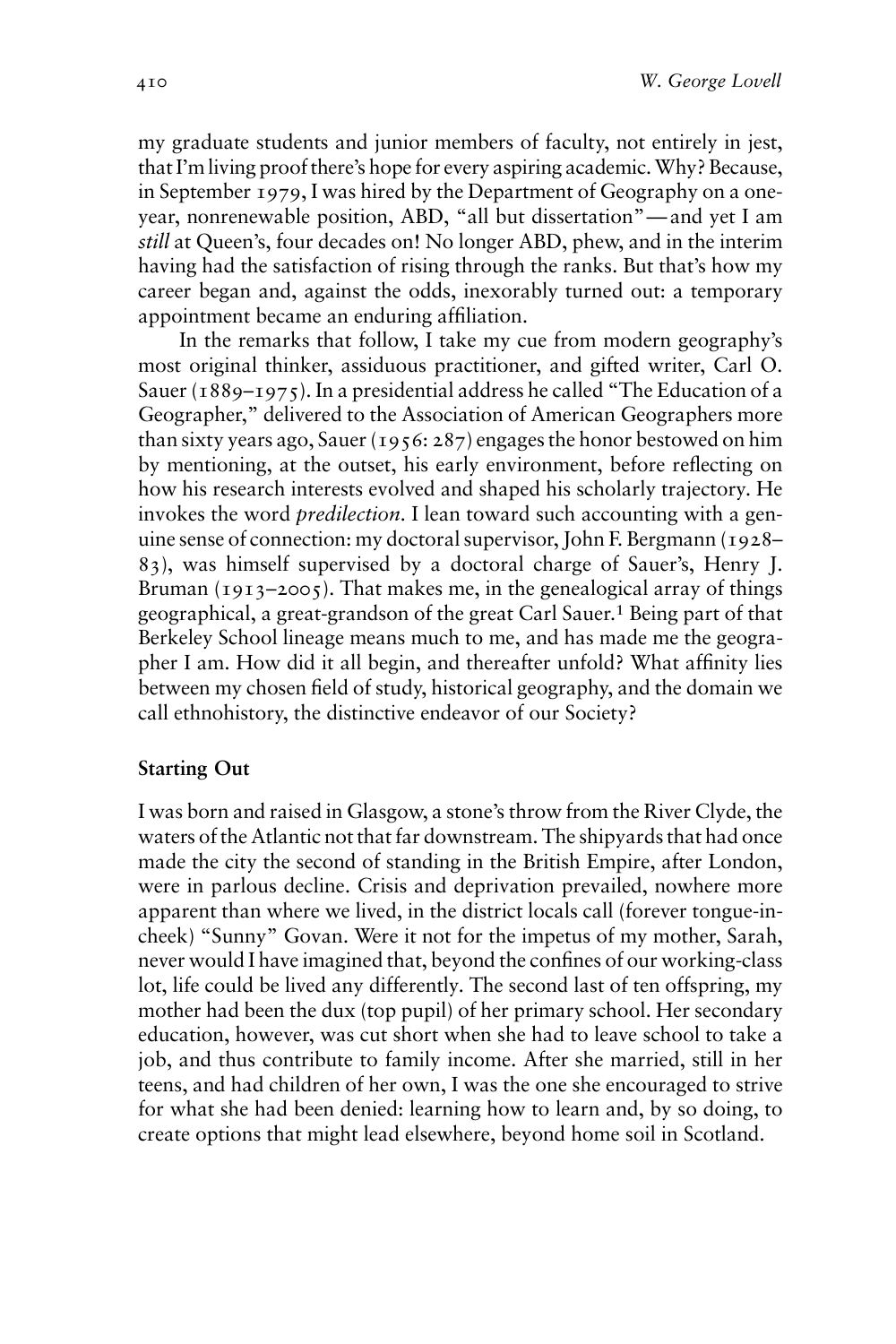The prodding of Miss Marks—that surname of hers, remembering some of the lessons she taught, might well have ended not in "k" and "s" but an "x"—and the lobbying of Mrs. Paul convinced my mother, when I was age eleven, to have me sit an entrance exam. Passing it saw me leave Drumoyne Primary to attend Allan Glen's, a high school on the other side of town a notch or two above our local equivalent. There Mr. Dewar, head geography teacher, fueled my love of the subject, priming me for university, no one in our family ever before having taken O-levels let alone Highers. Mr. Ellis was the lecturer whose classes opened up Latin American horizons, a refreshing alternative to studying overseas British possessions, former or otherwise. That was standard curricular fare when I was an undergraduate at the University of Glasgow (1969–73). Hearing or reading about other parts of the world fired my imagination. Latin America, the earliest rumblings of which came from tales told by my father, Douglas, a former merchant seaman, resonated in particular.

Also resonating then was progressive rock music. I listened to, and heard play live, some wonderful bands, but for me it was Procol Harum who stood out—and stand out still. Renowned for the sixties anthem "A Whiter Shade of Pale," the very first track on the group's eponymous first album was not their hit single but a song called "Conquistador." When, in 1972, Procol Harum released a version of the song with the Edmonton Symphony Orchestra, my classes with Mr. Ellis on the historical geography of Latin America allowed me to discern in the lyrics of "Conquistador" something that called for reflection. Here was a tale not of triumphant victory but vanquished ideals, lofty goals having come to naught. The words of Keith Reid poignantly run:

Conquistador, your stallion stands in need of company and like some angel's haloed brow you reek of purity. I see your armour-plated breast has long since lost its sheen and in your death-mask face there are no signs which can be seen.

Conquistador, a vulture sits upon your silver shield and in your rusty scabbard now the sand has taken seed. And though your jewel-encrusted blade has not been plundered still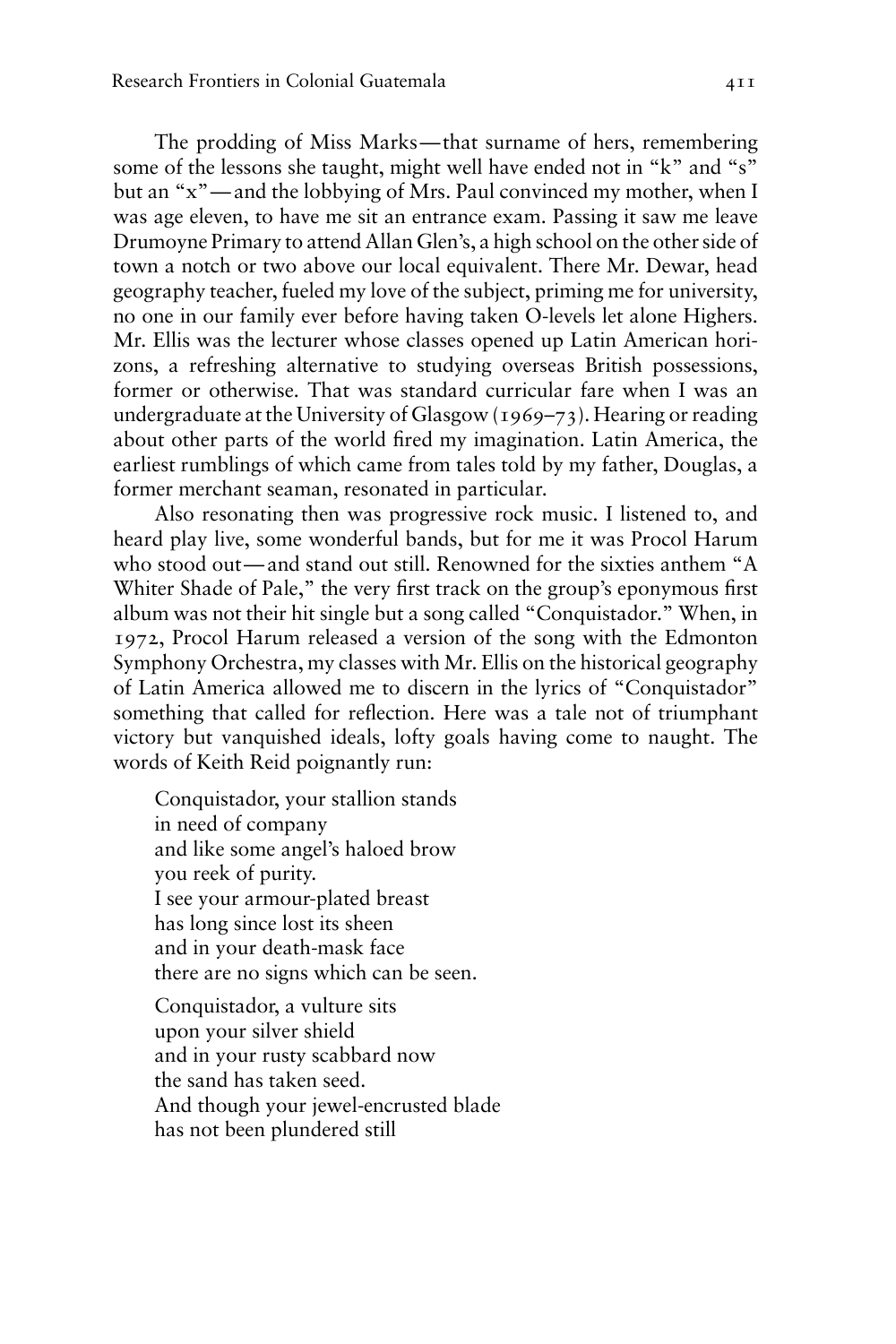the sea has washed across your face and taken of its fill.

Conquistador, there is no time, I must pay my respects, and though I came to jeer at you I leave now with regrets. And as the gloom begins to fall I see there is no aureole and though you came with sword held high you did not conquer, only die. And though I hoped for something to find I could see no maze to unwind.

Reid's lyrics, somber and empathic, foreshadow by four decades and a half what Matthew Restall (2012: 151) acknowledges as a "New Conquest History," the revisionist thrust of which "complicates the traditional triumphalist narrative by emphasizing multiple protagonists and accounts, new source materials, the roles and interpretations of indigenous and black men and women, and the examination of understudied regions of the Americas." Unlike Reid's fallen hero, however, I could see a maze to unwind, one that lured me to pursue graduate studies in Canada at the University of Alberta. From there, Mexico and Guatemala beckoned, the latter's little known colonial past affording me the opportunity not only to earn a doctorate but commit myself to career-long investigations.

# "The Richest of the Poor, the Poorest of the Rich"

In June 1974, fieldwork in the Mixteca Alta behind me, I made my way from Oaxaca to Chiapas, hopeful that the master's thesis that would result from my first Mesoamerican sojourn might pave the way for PhD research (Lovell 1975).<sup>2</sup> An epiphany of sorts occurred one afternoon in a bookstore in San Cristóbal de las Casas, when I came across the recently published magnum opus of Murdo J. MacLeod, Spanish Central America (1973). Finding a quiet corner, I hunkered down and pored over the book for hours. I was already inclined to follow my supervisor's advice and get to Guatemala, but after the owner of the bookstore turned off the lights and politely showed me the door, I made the decision to head there the next day. On the road before dawn, I changed buses in Comitán and reached the border late in the afternoon, absorbed en route by what MacLeod had to say—that, despite his own considerable labors, work on the territory Pierre and Huguette Chaunu described as "the richest of the poor, or the poorest of the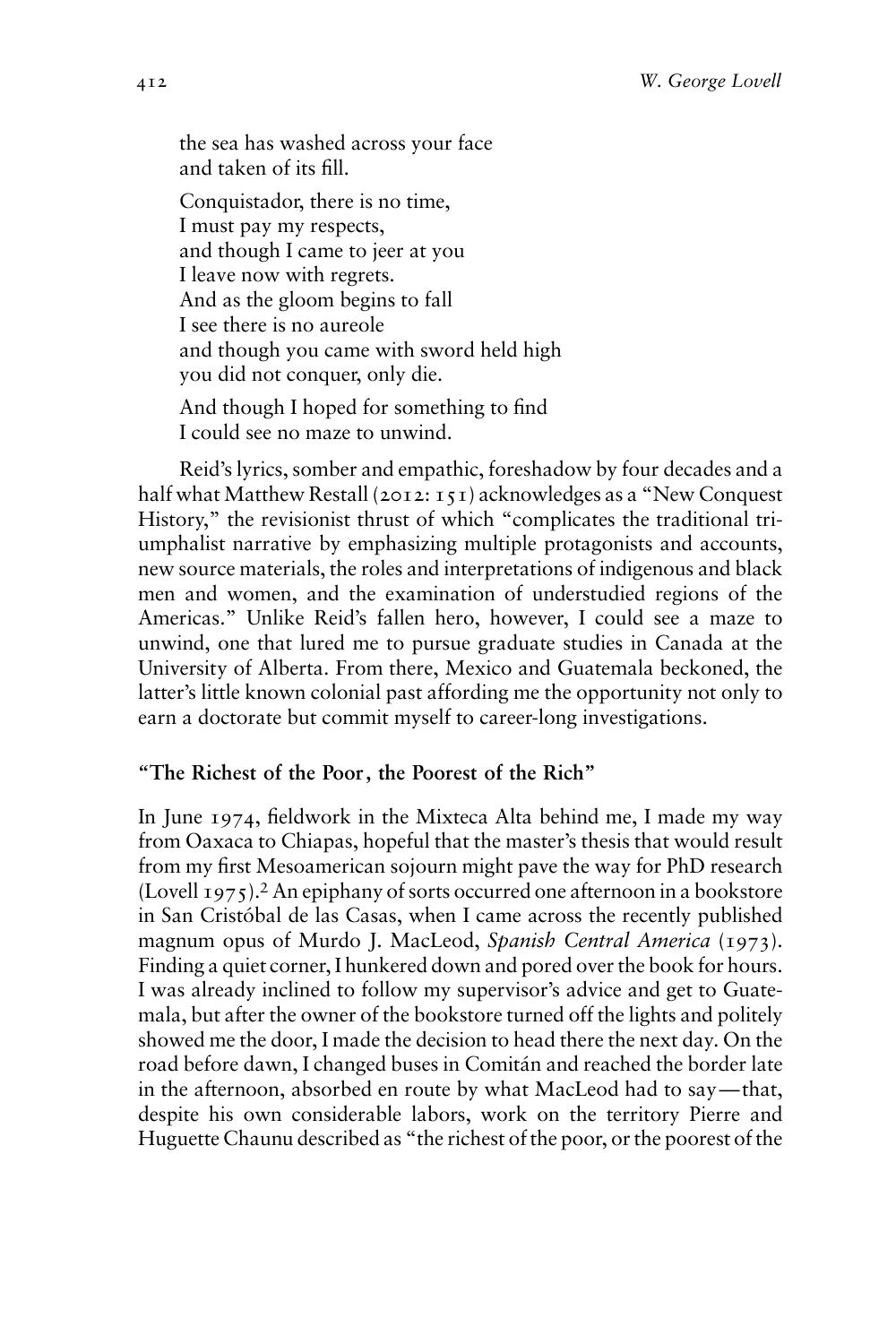rich"3 was still in its infancy. I fancied that something fortuitous lay ahead. A sense of anticipation spurred me on.

As I backpacked from one country into another—passport controls, lax and nonchalant, were then the stuff of a novel by Graham Greene or B. Traven—the Sierra de los Cuchumatanes, even in the fading light, loomed majestic, alluring yet daunting. A bus I boarded at La Mesilla hurtled up the gorge of the Río Selegua, picking up passengers every few kilometers after it screeched to a halt. Those who clambered on stared as quizzically at me as I did at them. Who were they? Struck though I was by the Mixtec and Zapotec presence in Oaxaca—"the word was like a breaking heart" is how novelist Malcolm Lowry (1947 [1979]: 53) conjures their ancient abode—the indigenous aura of those who crowded aboard was even more palpable, men and women, boys and girls, babes not in arms but wrapped tight across a mother's back in spectacularly colored shawls. And anyone who spoke did so not in Spanish, but in one of twenty-odd Maya tongues—languages, not dialects. Their dignity transcended any deprivation that stalked them, or so it seemed to me. Darkness had fallen by the time we arrived in Huehuetenango, but clarity reigned: the Sierra de los Cuchumatanes, and the Maya peoples who inhabit it, would be the focus of any doctoral foray I embarked on.

On my return to Edmonton, Professor Bergmann was noncommittal, his position characteristically pragmatic: "Let's see how your MA turns out before we talk about you doing a PhD." I was to be his one and only doctoral student. Before he took me on, however, he insisted that I first run the idea of writing on the Sierra de los Cuchumatanes past his trusted friend and colleague, Oscar H. Horst, who taught at Western Michigan University in Kalamazoo. The two had formed a close bond while working on their doctorates in Guatemala in the 1950s. Once again I followed my supervisor's advice. "The Cuchumatanes?" Oscar's decidedly taken-aback look—he had screwed his eyes together and leaned his head forward, as if to say "Did I hear you correctly?"—made it clear that the mountain redoubt I wished to investigate was well-nigh tabula rasa in the scholarly record, especially for the colonial period that appealed to me most. When he served as my external examiner three years later, the doctoral dissertation I defended was as much a celebration for him as it was for me (Lovell 1980).4

## Albany Initiation

Two months before my thesis defense I made my first conference presentation, invited to do so by Robert M. Carmack, a scholar whose eminent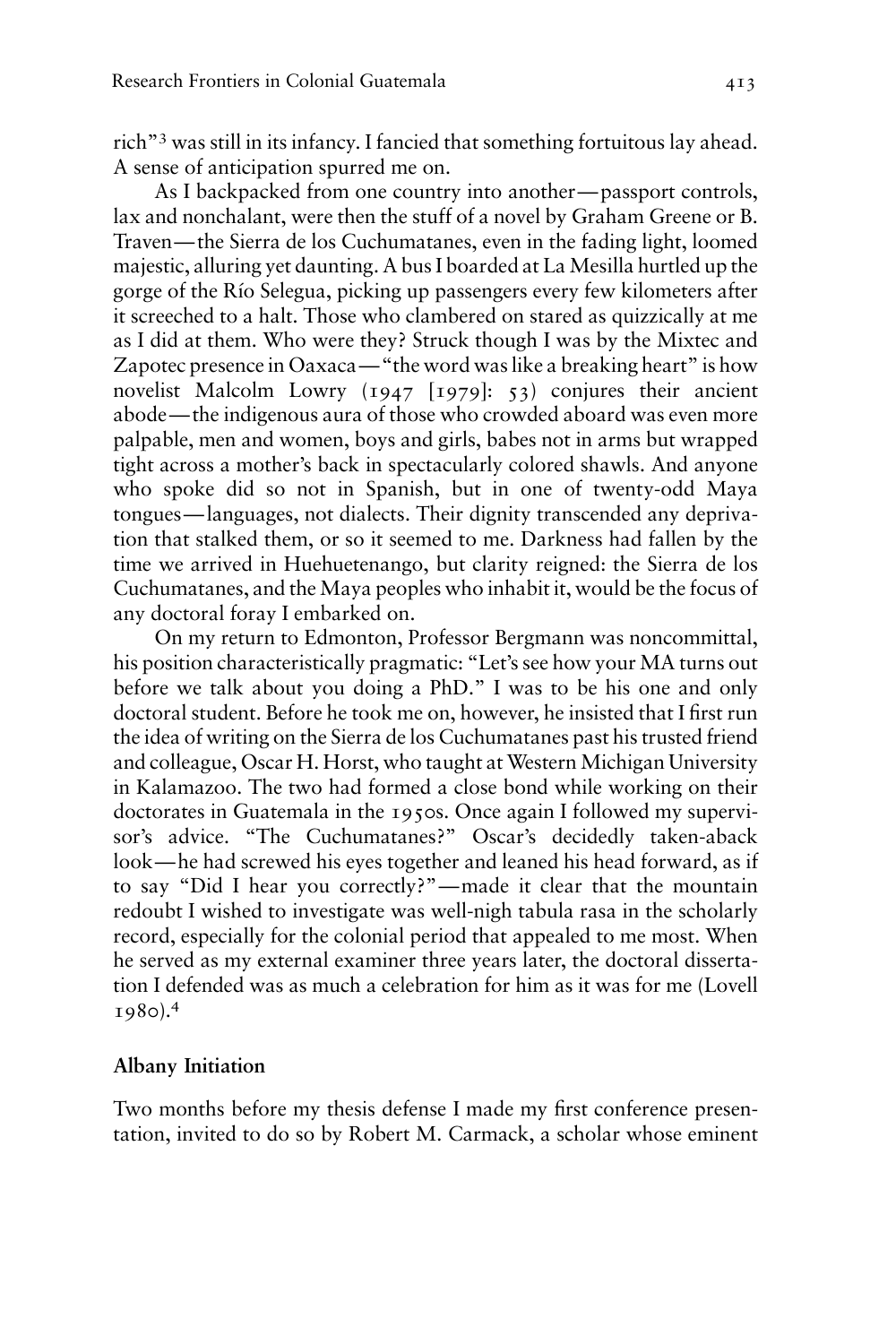contributions to the field of ethnohistory earned him, in 2017, one of our Society's inaugural Lifetime Achievement Awards. When organizing the meeting of the American Society for Ethnohistory in Albany in 1979, Bob had collaborated with John D. Early and Christopher H. Lutz to convene a symposium on the "Historical Demography of Highland Guatemala," the same name under which proceedings were published three years later (Carmack, Early, and Lutz 1982). Having driven down from Kingston, Ontario, to the SUNY-Albany campus, which was in leafy fall splendor, I found myself programmed last to speak on a Friday afternoon that coincided with Columbus Day, surely some kind of omen. The jitters that afflicted me when I took to the podium were compounded by the fact that none other than Murdo MacLeod was in attendance. We'd corresponded by then, but ASE Albany was when we actually met. Also present in the packed room were three other luminaries—Henry F. Dobyns, William T. Sanders, and Barbara J. Price. Allotted twenty minutes or so to present, my talk was all that lay between the audience and a gala evening reception. Would they stay and listen?

They did. And they responded in animated fashion, my estimates of the contact population of the Sierra de los Cuchumatanes and its precipitous postcontact decline triggering heated exchanges, voices at times raised to shrill pitch, between representatives of the two camps later designated "High Counters" (Dobyns) and "Low Counters" (Sanders) by the maverick David Henige (1998). What an initiation, not only to an academic gathering but to an ongoing scholarly debate! I straddled what I thought then, and believe still now, to be reasonable middle ground. To this day, as I held forth before question period erupted, I recall an affirmative nod from Don Murdo. The drinks we shared afterward were, for me, celebratory.

The findings that I presented concerning Cuchumatán demography (fig. 1 and table 1) echoed those of Carl Sauer more than four decades before, his estimates made in relation to Northwestern Mexico, not Northwestern Guatemala. The prescient Sauer sums up his inquiries thus: "The record, as interpreted, gives an aboriginal [contact] population between Gila and Río Grande de Santiago in excess of half a million, almost threefourths of the number now living in this part of Mexico. Bit by bit, the theme has obtruded itself that aboriginal rural populations and present ones are much the same. This, I believe, is not a sensational conclusion, but a quite natural one" (Sauer 1935: 32).

What Sauer concluded, and subsequently advocated beyond Northwestern Mexico, in fact was sensational at the time of writing (Denevan 1996). His thesis was simple, if for some provocative: culture and civilization had evolved in the New World prior to European intrusion so as, in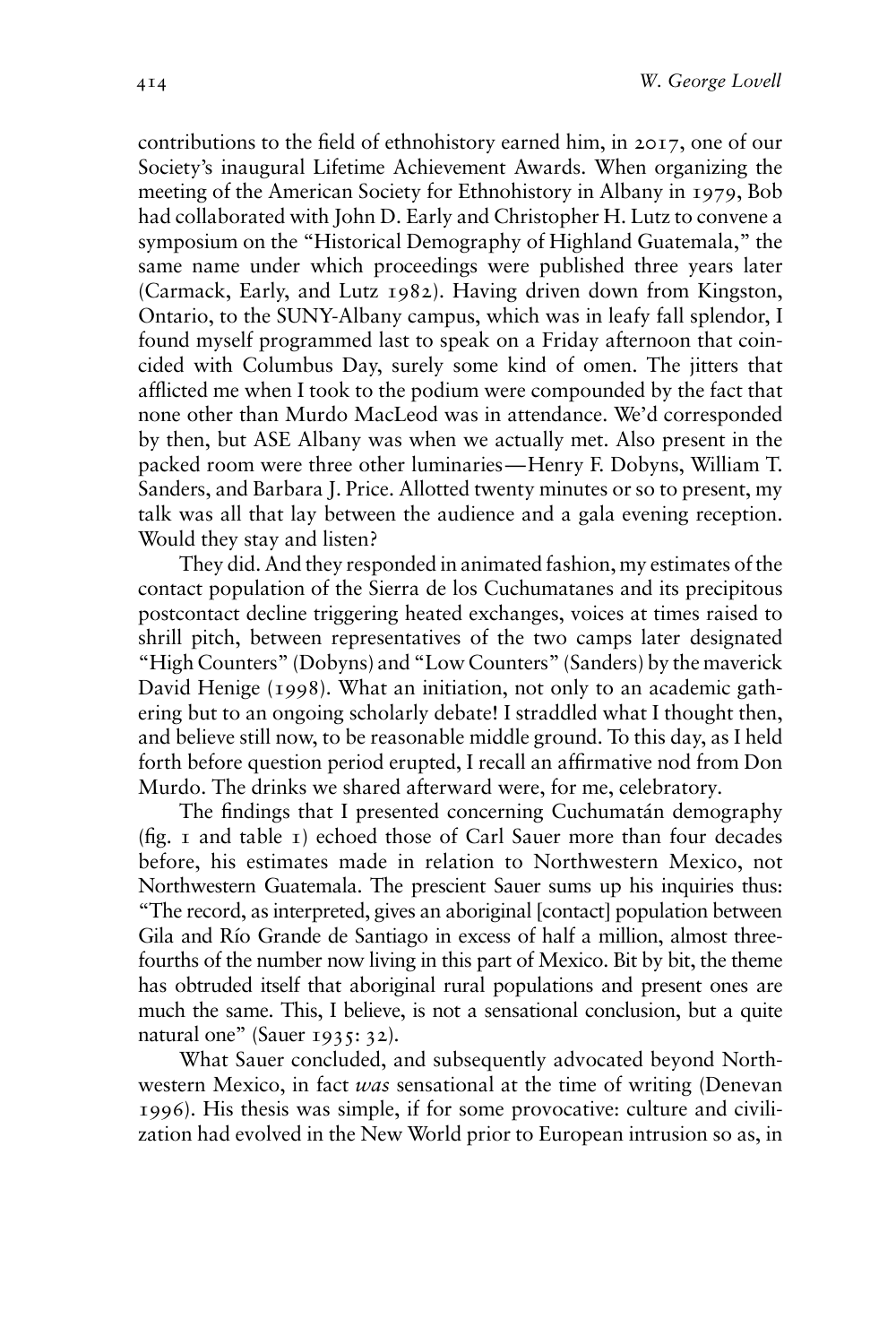

Figure 1. The native population of the Sierra de los Cuchumatanes,  $1500 - 1825$ (Lovell [1985] 2015: 75–80, 158–86). Courtesy of Jennifer Grek-Martin.

certain favored regions, to sustain sizable human populations, ones of a magnitude and social complexity hitherto seldom invoked. Sauer's reckoning was one that my Cuchumatán data replicated, indicating a possible contact population (ca. AD  $_1$ 520) of 260,000, an estimate based primarily on extant archival sources. For 1940, close to the "present" in Sauer's day, the Censo General de Población for the República de Guatemala recorded a Cuchumatán population of 234,057.

Statistics, of course, conceal as much as they reveal. Postulating a contact population of the same order of magnitude as that of the early to mid-twentieth century says nothing about what happened in the four hundred years between. Grappling with the interim, the sixteenth and seventeenth centuries in particular, served as a focal point for postdoctoral inquiry.

#### "Secret Judgments of God"

Perusal of documents in Guatemala City at the Archivo General de Centro América and at the Archivo General de Indias in Seville indicate that the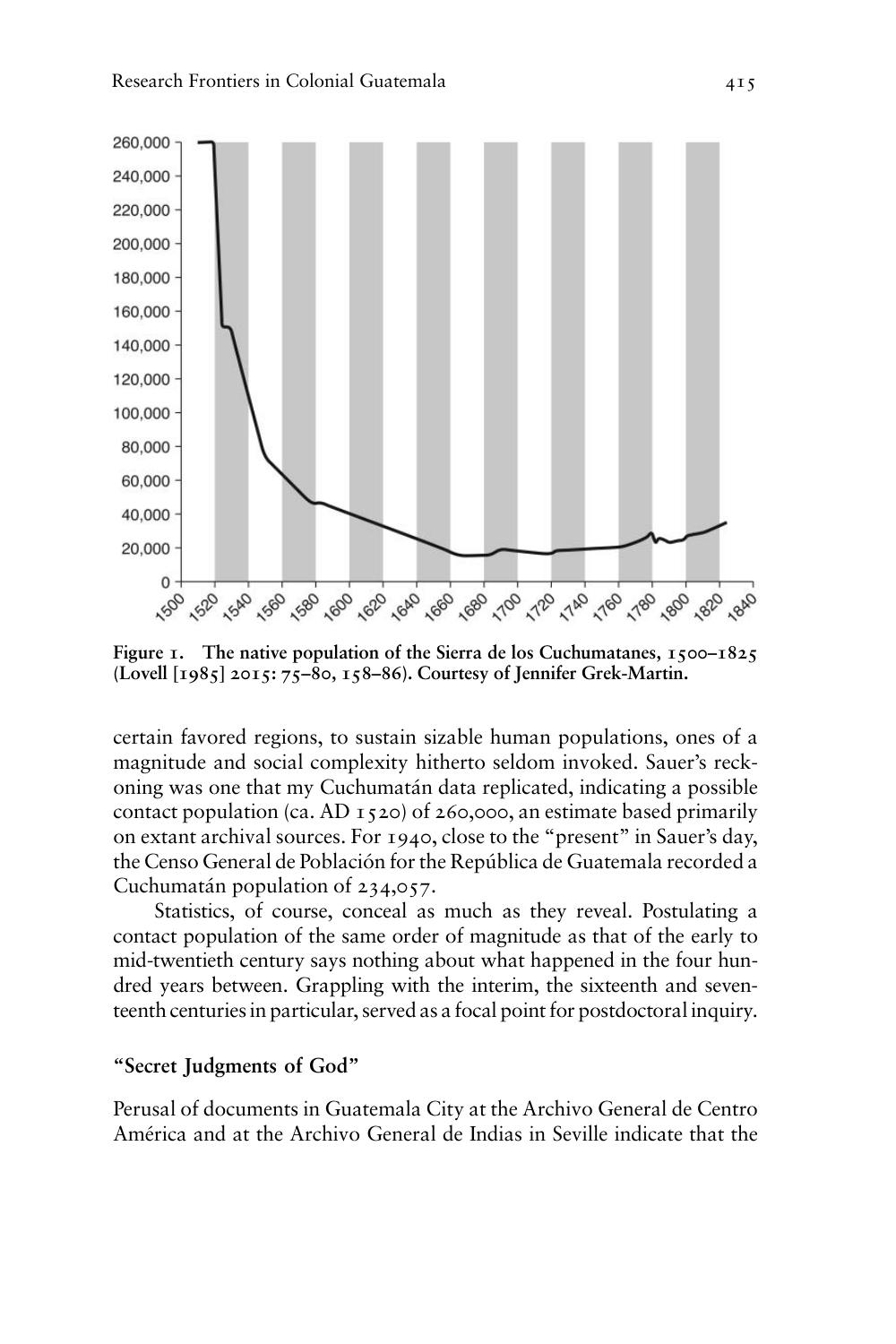| Year    | <b>Estimated Population</b> |
|---------|-----------------------------|
| 1520    | 260,000                     |
| 1525-30 | 150,000                     |
| 1550    | 73,000                      |
| 1580    | 47,000                      |
| 1664–78 | 16,162                      |
| 1683    | 16,000                      |
| 1690-99 | 19,824                      |
| 1724    | 18,500                      |
| 1760    | 21,176                      |
| 1768-70 | 23,418                      |
| 1778    | 27,505                      |
| 1782    | 23,021                      |
| 1788    | 24,678                      |
| 1790    | 23,623                      |
| 1811    | 29,571                      |
| 1825    | 34,691                      |

Table 1. The population of the Sierra de los Cuchumatanes, 1520–1825 (Lovell [1985] 2015: 75–80, 158–86, 244–45). Estimates are based primarily on documents housed in the Archivo General de Centro América (Guatemala City) and the Archivo General de Indias (Seville, Spain), though the published works of Fuentes y Guzmán ( $[1690-99]$  1932–33) and Cortés y Larraz ([1768–70] 1958) were also consulted.

Maya population of the Sierra de los Cuchumatanes fell sharply in the century and a half after first contact with imperial Spain, reaching a nadir around the year 1680 (see table 1). Cuchumatán rates of indigenous demise, I discovered when I examined the issue for Guatemala as a whole, were experienced also by adjacent and neighboring parts, though estimates at a regional level of analysis suggest that native numbers bottomed out a halfcentury earlier (table 2). What, in the words of MacLeod (1973: 20), "may well have caused the greatest destruction of lives in history" remains a matter yet to garner full consensus, but the balance of opinion now favors attributing catastrophic decline, over alternate explanations, primarily to the ravages of epidemic disease among immunologically defenseless, virginsoil populations (table 3).

One illustrious champion of such an interpretation was Woodrow W. Borah, in whose company I learned much when a postdoctoral sojourn saw me spend fall term 1985 at the University of California at Berkeley. Borah's collaborations with Sherburne F. Cook steered me in many rewarding directions, but it was reading a contemporary eyewitness report in the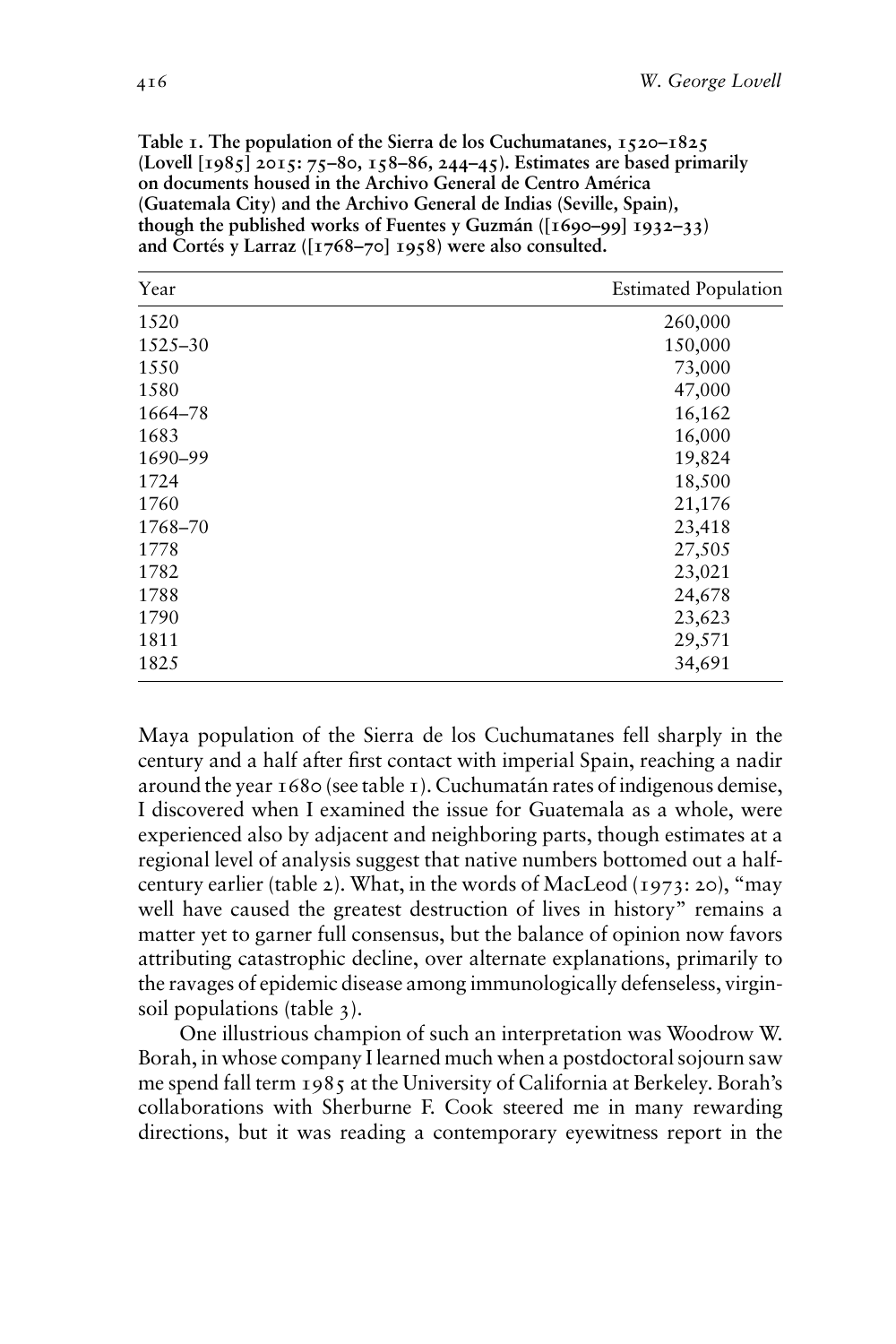| Table 2. The native population of Guatemala, 1520–1825 (Lovell and Lutz,       |
|--------------------------------------------------------------------------------|
| with Kramer and Swezey 2013: $173-248$ , $270-283$ ). Estimates are based      |
| primarily on documents housed in the Archivo General de Centro América         |
| (Guatemala City) and the Archivo General de Indias (Seville, Spain), though    |
| the published works of Enríquez Macías (1989) and Luján Muñoz (2005)           |
| were also consulted, particularly pertinent for the late seventeenth and early |
| nineteenth centuries, respectively. See also Lovell and Lutz (1995) and the    |
| volume edited by Carmack, Early, and Lutz (1982).                              |
|                                                                                |

| Year        | <b>Estimated Population</b> |
|-------------|-----------------------------|
| ca.1520     | 2,000,000                   |
| ca.1550     | 427,850                     |
| 1575        | 184,540                     |
| $1624 - 28$ | 131,250                     |
| 1681        | 212,260                     |
| 1684        | 235,080                     |
| 1710        | 236,212                     |
| 1719        | 232,818                     |
| 1722–26     | 228,152                     |
| 1760        | 247,680                     |
| 1768        | 238,216                     |
| 1768–70     | 252,717                     |
| 1778        | 276,237                     |
| 1811        | 351,525                     |

teeming Seville archive that convinced me that disease was the single most crucial factor (among a complex play of pertinent others) in comprehending indigenous decline in the wake of Spanish intrusion.<sup>5</sup>

Pedro de Liévano was dean of the cathedral of Santiago de Guatemala, the capital of all Spanish Central America, when Diego García de Valverde served the Crown as its beleaguered president in the late sixteenth century. The decade-long tenure of Valverde was drawing to a close when he was called to account for the ruinous state of affairs in the territory he governed. Despite his mandating reforms aimed to ease the native burden, Spaniards intent on maximizing their hold on Indian labor and on the amount of tribute exacted saw the numbers entrusted them as *encomenderos* continue to spiral down. The president himself noted that "besides the deaths that ordinarily occur, there are also times when sickness strikes in the form of smallpox, influenza-like colds, and other diseases, from which many die."<sup>6</sup> When Liévano, in turn, was called on to defend the president's record, his testimony constitutes a mix of divine attribution and empirical observation. "What causes the Indians to die and diminish in number," the dean wrote,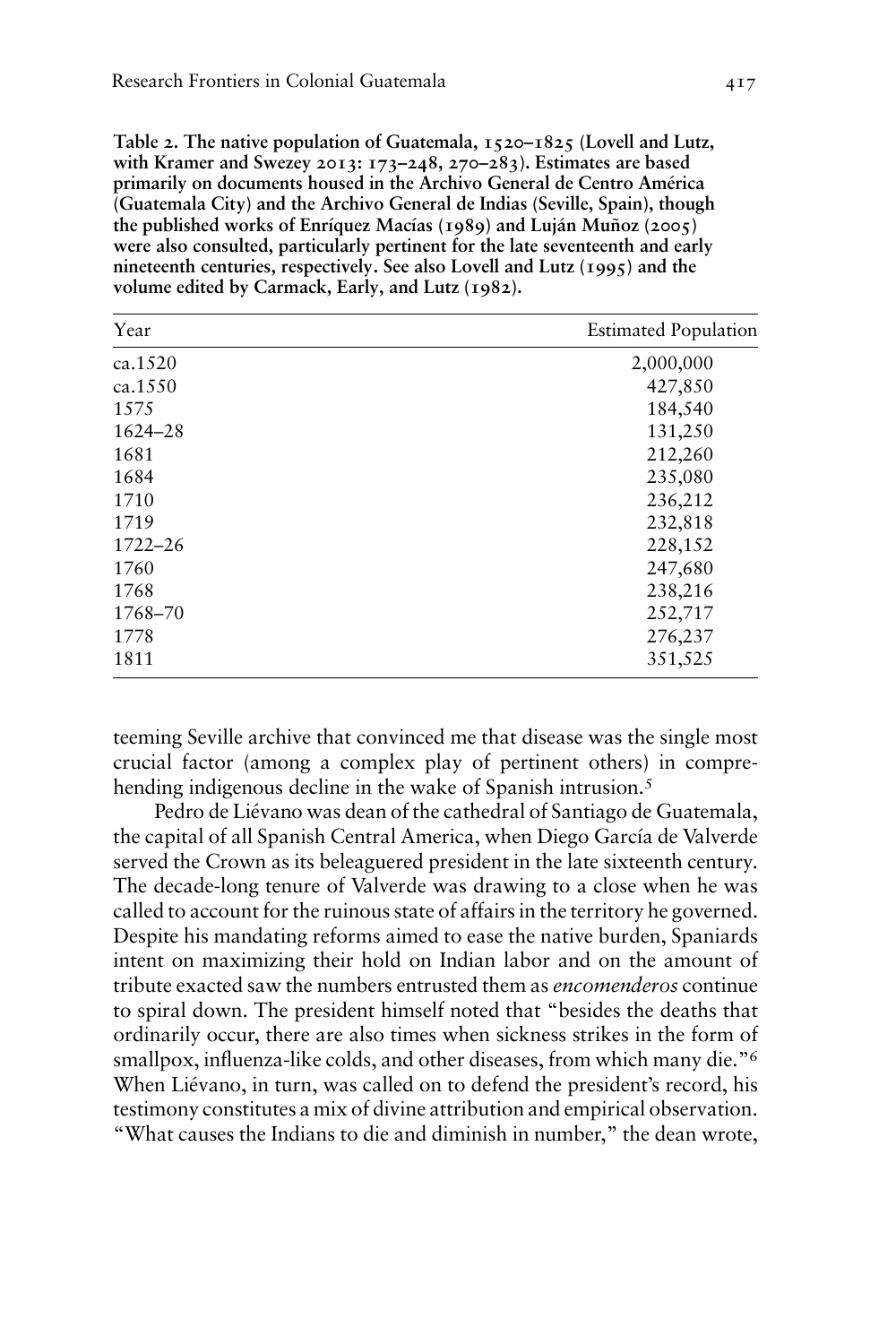| Year | Location                      | Sickness, Symptoms,<br>Impact of Contagion             |
|------|-------------------------------|--------------------------------------------------------|
|      | 1519-21 Kaqchikel communities | Smallpox and perhaps also pulmonary<br>plague.         |
|      | 1532-34 Throughout Guatemala  | Sarampión (measles). Very high mortality.              |
|      | 1545-48 Throughout Guatemala  | Gucumatz (a type of plague). High mortality.           |
| 1552 | Aguacatán and environs        | Unidentified. Towns have been greatly<br>depopulated.  |
| 1571 | Sacapulas and environs        | Unidentified. Considerable mortality<br>recorded.      |
|      | 1558–63 Throughout Guatemala  | Compound epidemic, including typhus<br>(tabardillo).   |
|      | 1576–78 Throughout Guatemala  | Smallpox (viruela) and gucumatz. High<br>mortality.    |
|      | 1600-01 Throughout Guatemala  | Smallpox (viruela)?                                    |
|      | 1607-08 Throughout Guatemala  | Typhus and plague. Notice of severe<br>nosebleeds.     |
| 1613 | Todos Santos                  | Unidentified. Tribute amount lowered,<br>Indians sick. |
| 1614 | Throughout Guatemala          | Unidentified, said to be confined to Indian<br>towns.  |
| 1617 | San Martin Cuchumátan         | Unidentified. Indians afflicted, doing poorly.         |
|      | 1631-32 Throughout Guatemala  | Typhus. Records of high mortality.                     |
| 1639 | Cunén and Sacapulas           | Devastating peste, one that has taken many<br>lives.   |
| 1650 | In parts of Guatemala         | Gucumatz. Entire communities depopulated.              |
| 1666 | Huehuetenango                 | Typhus. Indian tribute ordered to be lowered.          |
| 1686 | In parts of Guatemala         | Typhus and plague. Incidents of high<br>mortality.     |
|      | 1693-94 In parts of Guatemala | Smallpox and typhus. Incidents of high<br>mortality.   |

Table 3. Outbreaks of disease in early colonial Guatemala, 1519–1694 (Lovell [1985] 2015: 163-186, 246-47); Lovell [1992] 2001: 49-83; MacLeod 1973). Estimates are based on documents housed in the Archivo General de Centro América (Guatemala City) and the Archivo General de Indias (Seville, Spain).

"are secret judgments of God beyond the reach of man." In his very next sentence, however, Liévano drew on his lengthy residence in Guatemala to offer a more grounded view: "But what I have witnessed during the time I have lived here is that three or four pestilences have come from Mexico, on account of which the land has been greatly depopulated."7 In table 3, disease outbreaks recorded for the years 1532–34, 1545–48, 1558–63, and 1576–78 coincide with Liévano's spell as dean.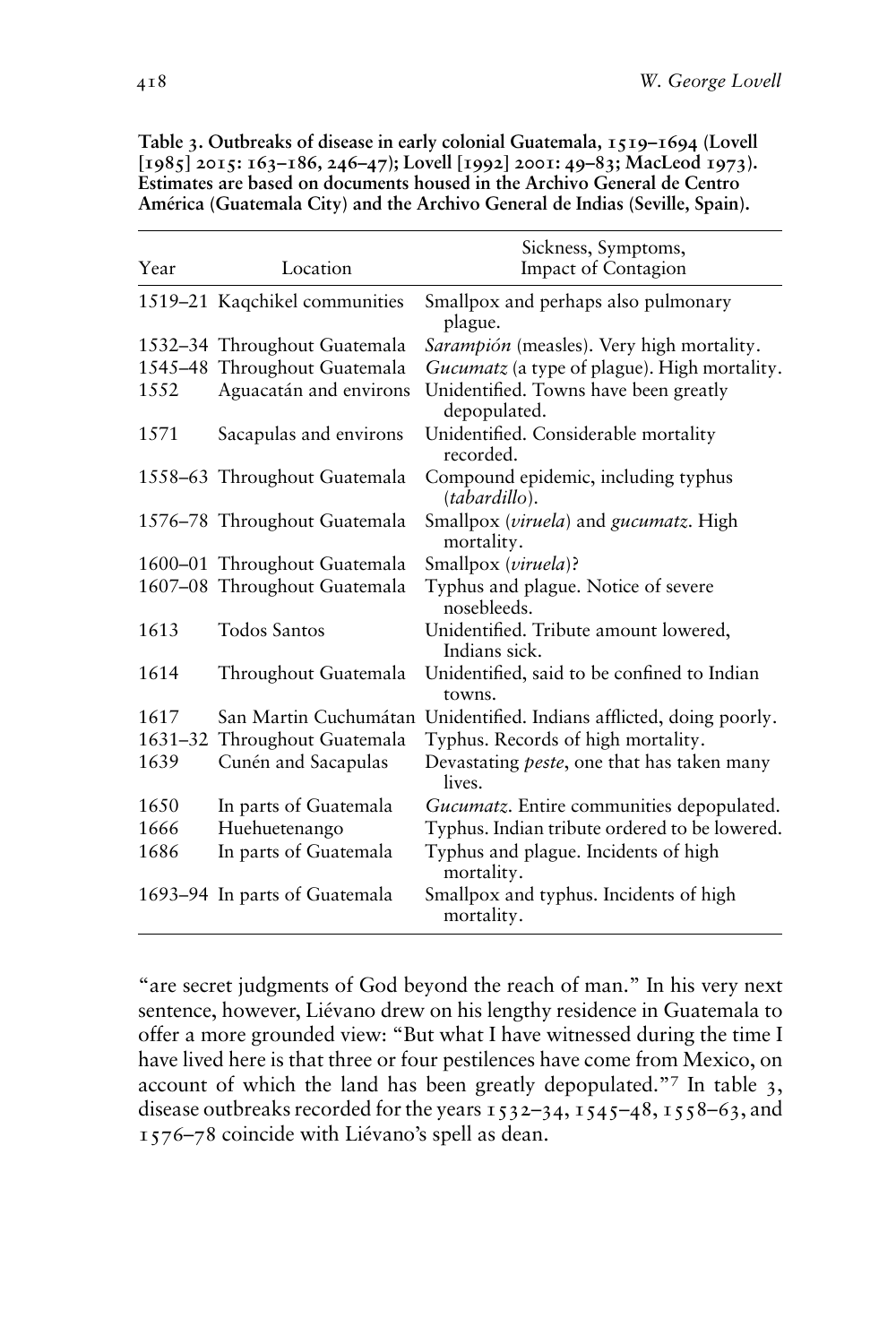The attrition of indigenous lives was of concern to Spaniards, for they knew well that upon native exertion their colonial project would either flourish or flounder. Situated "between the great mining centers and Indian populations of the Andes and Mexico," Central America (fig. 2) was destined to be, in the memorable depiction of William B. Taylor, "a rainbow of Spanish illusions and frenzied activities between the two pots of gold."8 Though they would never generate for their masters the wealth and prosperity associated with viceroyalties to the north and south, the Maya of Guatemala were a resource to be protected, not squandered. As the tumultuous sixteenth century gave way to a more stagnant seventeenth, which saw Indian lives and labor become increasingly endangered, measures had to be taken to replace the disappearing work force. Reforms such as those promoted by Valverde having failed, the solution was to import black slaves, though never as many were brought to Guatemala as in other Spanish possessions. When it became evident that, demographic collapse notwithstanding, Indians would be around in sufficient quantity to meet the demands made on them, slave imports began to taper off. Although derived from different sets of data, ones pertaining to distinct bodies of literature and historiographic discourse, the native nadir in the years  $1624-28$  (see table 2) coincides with the peak of slave traffic to Guatemala recorded by scholars of the black diaspora.<sup>9</sup>

#### Rethinking Conquest

One of the thrills of historical research is finding, or finding out about, new sources. Equally heartening is when a well-known source is reinterpreted in such a way as to furnish a radically different perspective, and thereby break new scholarly terrain. Views of the conquest of Guatemala have shifted significantly, indeed irrevocably, on account of the scrutiny afforded the Lienzo de Quauhquechollan by the Dutch ethnohistorian Florine Asselbergs.

Like scores of unsuspecting researchers, I was exposed to the lienzo when I first visited the Casa de Alfeñique, one of the Mexican city of Puebla's venerable cultural institutions, back in 1974. We had known about the lienzo (fig. 3) long before then, but prior to Asselbergs's sleuthing it was thought that the pictorial artifact referred to past episodes in the immediate environs of San Martín Huaquechula, a Nahua community in the state of Puebla some sixty kilometers south and west of the state capital. What Asselbergs determined is that while the *lienzo*, a collage of fifteen pieces of painted cloth measuring 2.35 by 3.25 meters, does depict scenes that relate to Mexico, for the most part it documents the crucial role played by auxiliary forces from Quauhquechollan in the conquest of Guatemala.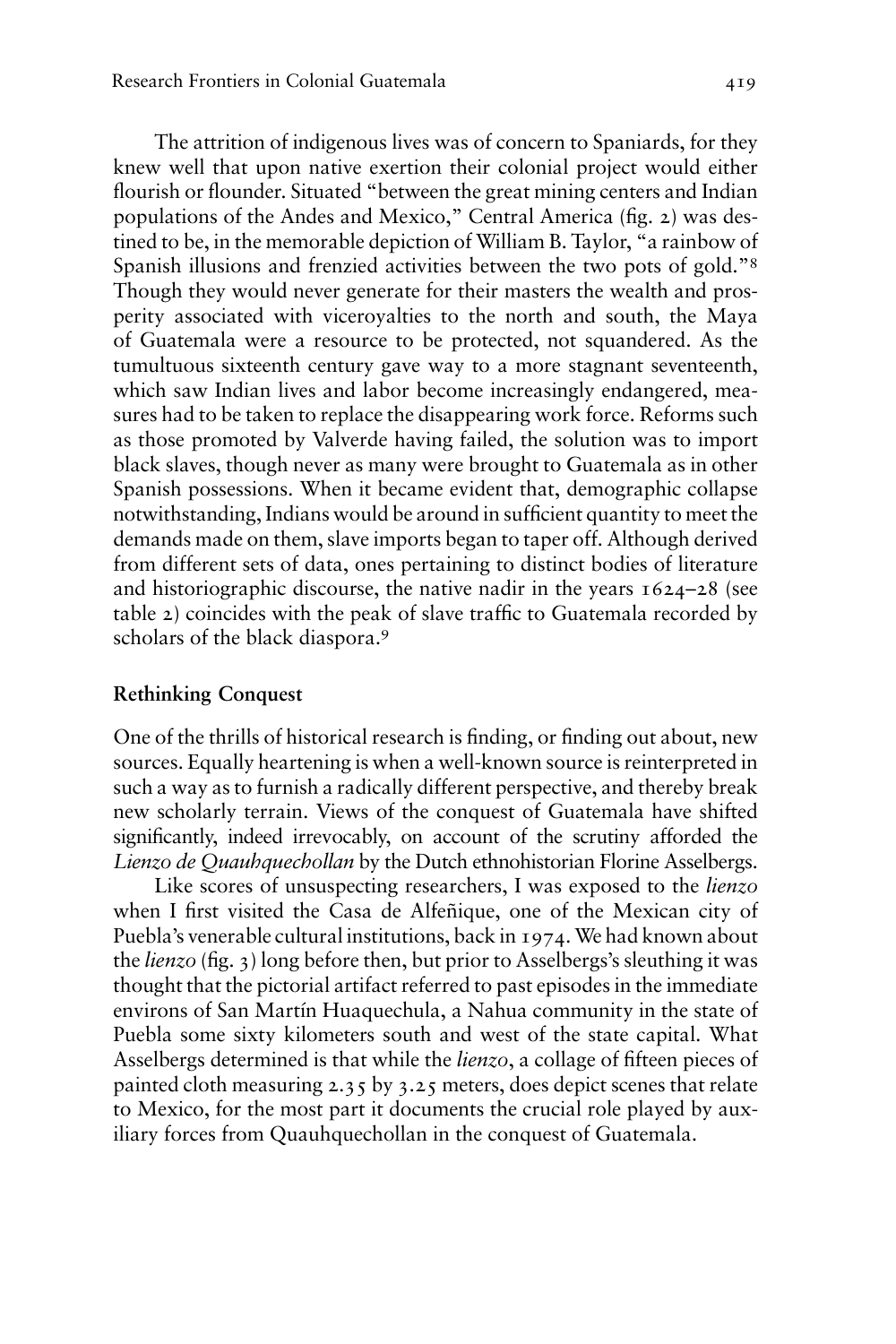

Figure 2. The "rainbow of Spanish illusions" as depicted by Antonio de Herrera on his Descripción del Avdiencia de Gvatimala (1601) (Lovell and Lutz 2011: 65). Original map courtesy of Christopher H. Lutz.

Accompanying Spanish expeditions on their military campaigns, Quauhquecholtecas not only fought alongside them but chose to settle in Guatemala after the embattled years of conflict were over. So, too, did warriors from another indigenous ally, Tlaxcala. Like the much-betterknown Lienzo de Tlaxcala, but in some regard even more so, the Lienzo de Quauhquechollan reveals an intricate involvement hitherto never appreciated.10 It constitutes a veritable map of the conquest of Guatemala, registering battle after battle of a second wave of subjugation, not carried out by Pedro de Alvarado but by his brother Jorge. This occurred between 1527 and 1529, when Pedro had returned to Spain following the initial invasion that had begun three years earlier. In effect, Pedro left Jorge in charge of an unfinished project, a conquest he is credited with having started but did not oversee to completion. Upon arrival in Guatemala from Mexico, bringing an estimated five to six thousand "yndios amigos" with him, Jorge achieved far more than consolidating the gains of his brother. By penetrating areas Pedro had not, Jorge brought Spanish might to bear on more territory than before. One such region entered and subdued was the Sierra de los Cuchumatanes.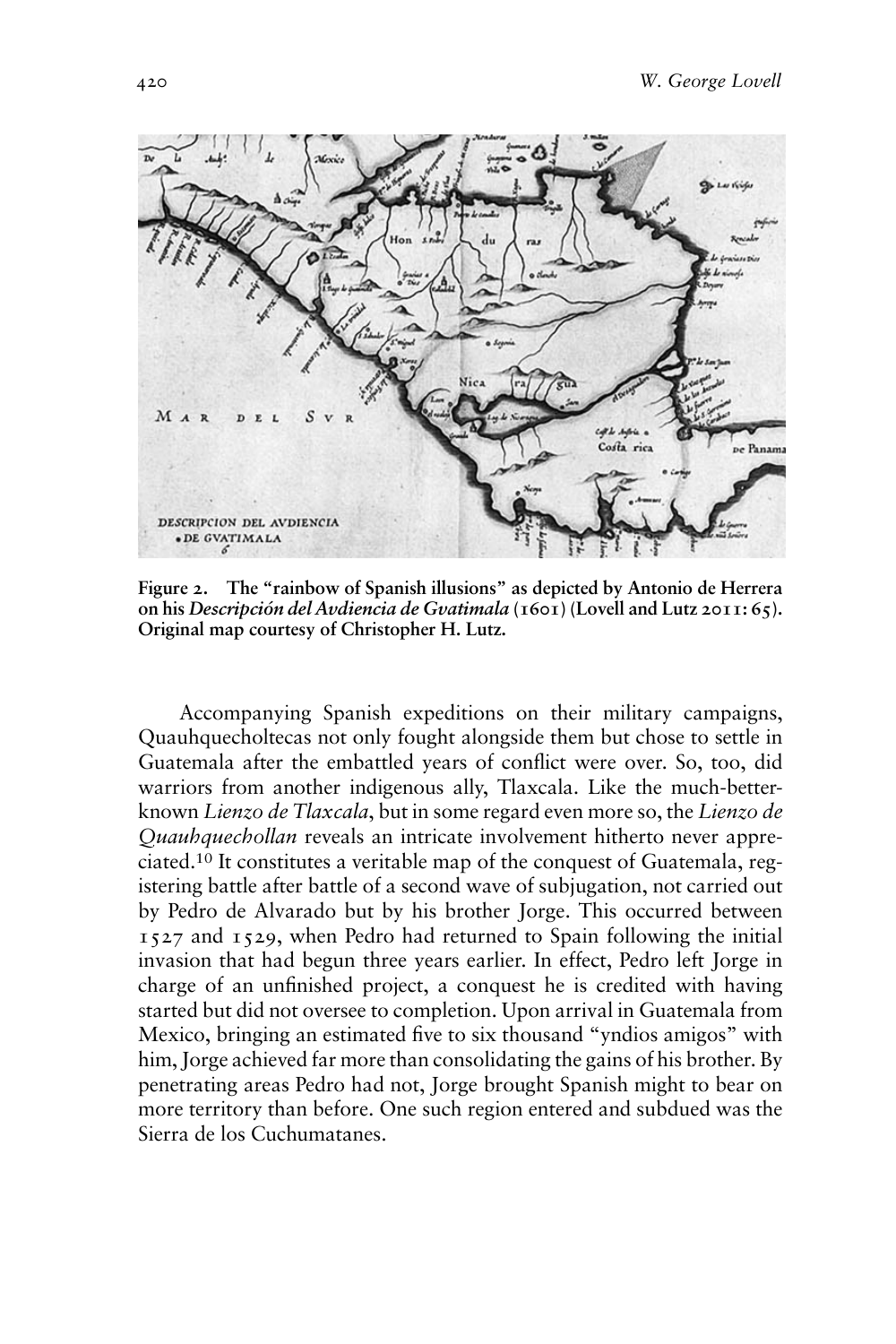

Figure 3. The Lienzo de Ouauhquechollan, as reconfigured by the Universidad Francisco Marroquín (2007) in an exhibition it mounted that same year. Reproduced by kind permission of the Universidad Francisco Marroquín.

The true nature of the Lienzo de Ouauhquechollan not having then been disclosed, I was unable to incorporate its revelations into my doctoral dissertation or the first two editions of a book that came of it. I was, however, able to thread in findings to a third and especially a fourth edition, including having a place glyph from the *lienzo* rendered by Angelika Bauer (fig. 4) adorn the book's cover (Lovell  $\lceil 1985 \rceil 2015$ ).

In her incisive dissection, Asselbergs identifies four place glyphs that she seeks to correlate with known Cuchumatán locations. The first depicts a deer *(maza)* above a walled fortress *(tenam)*, signifying in Náhuatl *(the* language of the Aztecs that, in the wake of conquest, became a *lingua franca* throughout Guatemala) the name "Mazatenango." Another Alvarado, Gonzalo, brother of both Jorge and Pedro, conquered Mazatenango (today known as San Lorenzo) as part of a campaign against the Mam of Huehuetenango in 1525. Its appearance in the Lienzo de Quauhquechollan is not rendered as a battle scene, so it may be that Quauhquecholtecas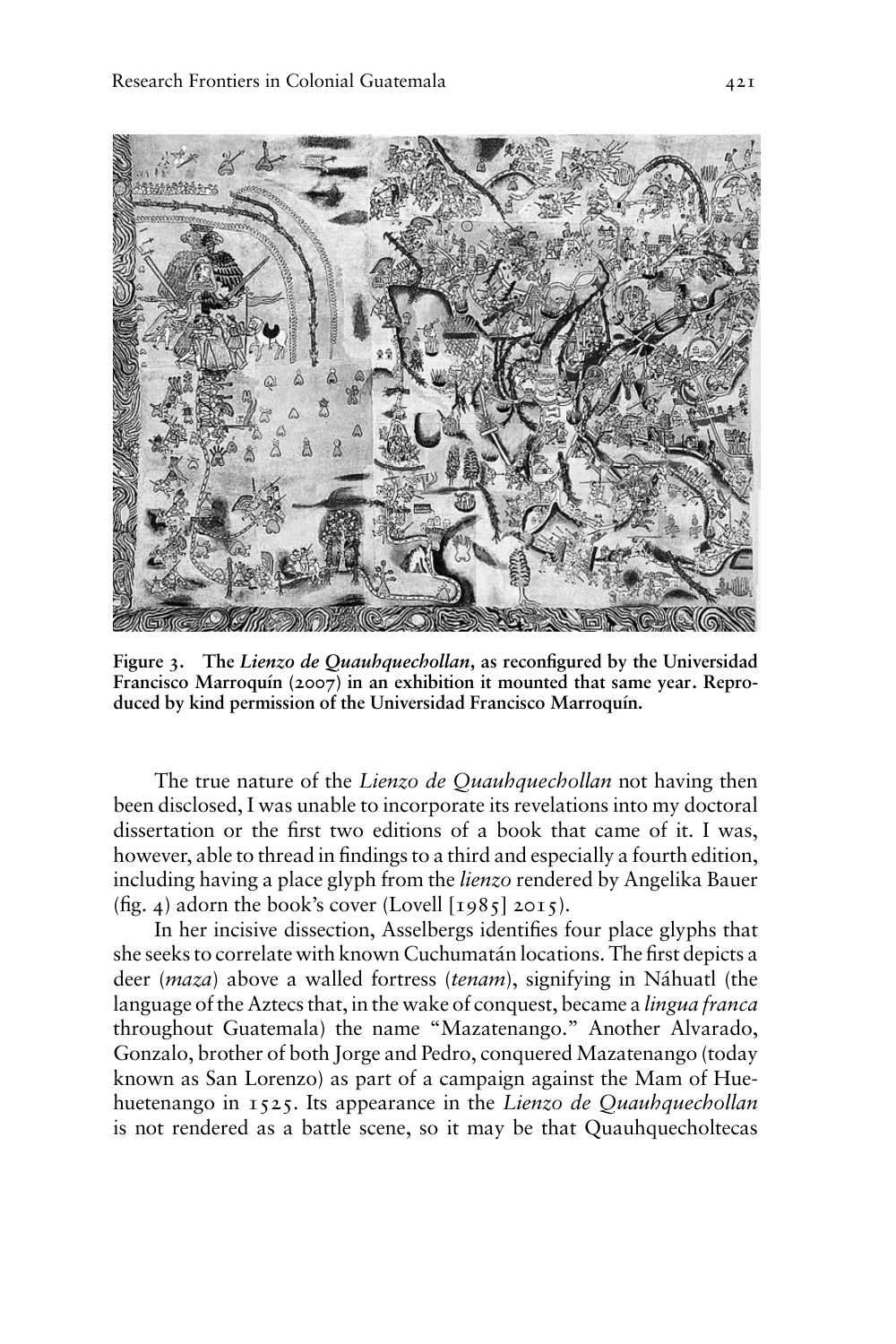

Figure 4. Place glyph in the Lienzo de Quauhquechollan, depicting a battle scene in the Sierra de los Cuchumatanes, as rendered by Angelika Bauer. Reproduced by kind permission of the artist.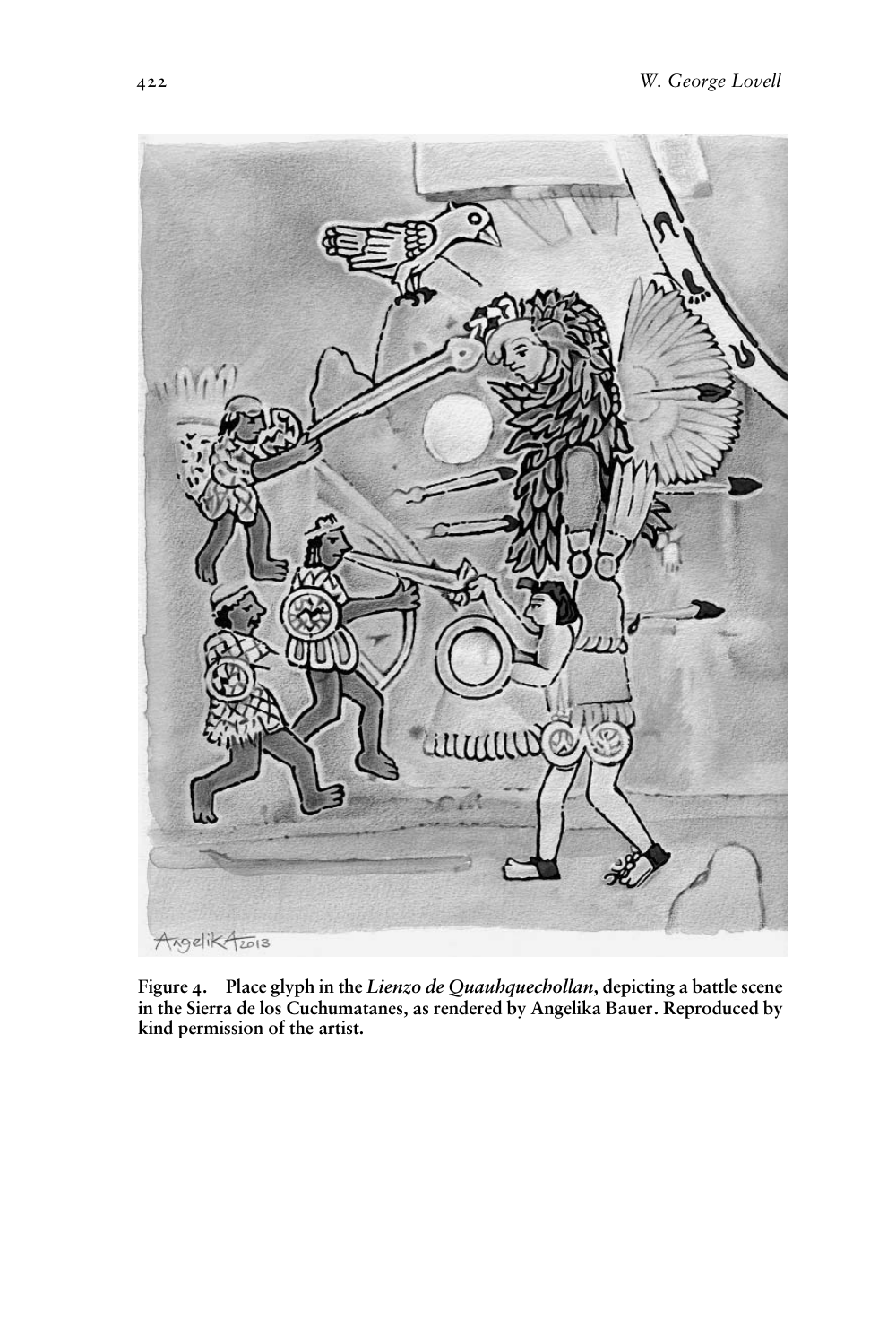recorded Mazatenango simply to indicate it as part of the route they took with Jorge to wage war elsewhere (Asselbergs 2010: 280).<sup>11</sup> A second place glyph shows a bird perched atop a mountain, which Asselbergs asserts "without any doubt is a reference to the Sierra de los Cuchumatanes," specifically "the region of Todos Santos Cuchumatán" (Asselbergs 2009: 176, 179). The bird, she states, can be construed to mean cuchuma, the Náhautl word for a linnet or warbler, or *cocho* (plural *cochome*), the Náhuatl word for parrot (Asselbergs 2002: 48; 2009: 179; 2010: 282).

A scene of battle is clearly depicted, with two invaders to the right of the bird and mountain, one clad in a protective garment made of eagle feathers, in combat with three enemy warriors to the left (see fig. 4). The third glyph shows a road ending in the mountains at a place represented by a walled fortress *(tenam)*, which may refer to Huehuetenango, the word huehue meaning "old" in Náhuatl—hence "the old walled fortress." Asselbergs (2010: 282) cautions, however, that this glyph, which shows two Quauhquecholtecas fighting against two adversaries, "is too damaged to know this for sure." She is similarly hesitant about designating a Cuchumatán location to a fourth glyph, stating only that its battle scene "may possibly allude to the war of  $1529-30$  in Uspantlán, which at that time was part of Verapaz/Tecolotlán." All four place glyphs are to be found on the uppermost left of the lienzo, corresponding to the far northwestern extent of Guatemala, precisely that part of the country (fig. 5) traversed by the Sierra de los Cuchumatanes.12

Data have yet to come to light indicating that Quauhquecholtecas chose to settle in the Cuchumatanes after their role in its conquest. A contingent of them, so Laura Matthew (2012) has established, did so in Ciudad Vieja, where (close to the colonial capital of Santiago de Guatemala) the *lienzo* itself may have been stitched together in the  $\frac{1}{5}$  530s. We do have evidence of Tlaxcalan warriors putting down roots in the Cuchumatanes, hopeful that privileges granted them as key Spanish allies would be respected. Sadly for these "yndios amigos," at least in two instances, that proved not to be the case. "They treat us here like slaves," four Tlaxcalan leaders complained to the Crown in a letter drafted in Huehuetenango on 10 January 1562. "The representatives of Your Majesty are well aware of the harm they do us, and of the laws they fail to enforce."13 Five days later, from nearby Aguacatán, three other Tlaxcalan leaders echoed the complaint. "Instead of looking on us as their sons," they charged, "the president and his judges regard us as worthless. They consider us their slaves! Deprived and forgotten, we cry out, in anguish and in grief, for redress."<sup>14</sup> Like their Quauhquecholteca counterparts, Tlaxcalteca warriors in theory were afforded all sorts of rights and concessions, among them grants of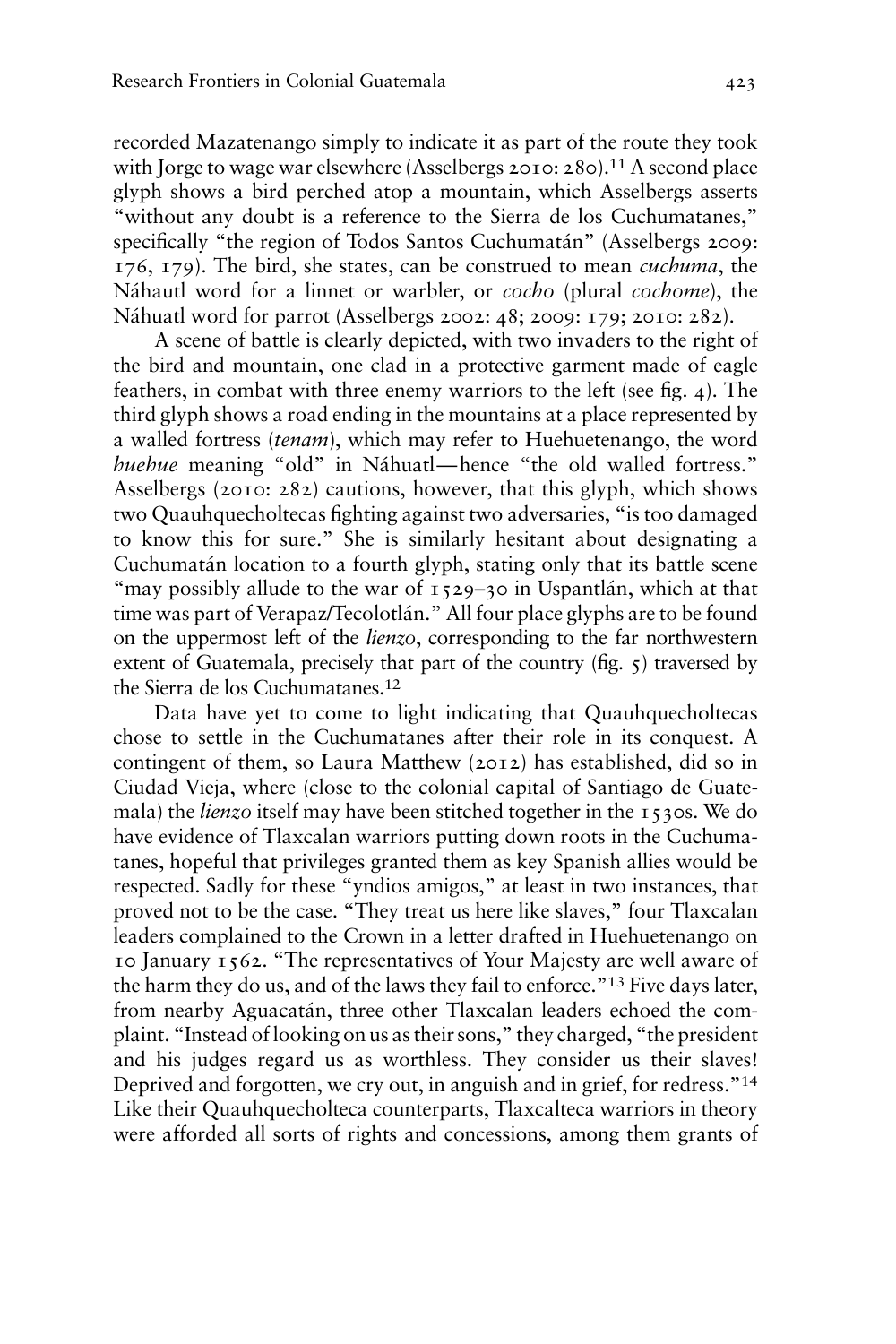

Figure 5. The upper left of the Lienzo de Quauhquechollan, depicting Spanish intrusion in Verapaz (center right) and the Sierra de los Cuchumatanes (bottom left and top left). Photo by the author, taken with permission from a reproduction made by the Universidad Francisco Marroquín.

land, exemption from paying tribute, and (at Sacapulas) control of prized salt deposits. In actual practice, however, Spanish recognition for services rendered could amount to little, or nothing at all.15

"It is common knowledge," wrote Diego de Mançanares on 30 June 1564, "that were it not for the friendly Indians who came from the provinces of Mexico it would not have been possible to conquer Guatemala." Mançanares states this specifically in relation to the "yndios amigos" who accompanied "el Adelantado," meaning Pedro de Alvarado, not his brother Jorge.16 While Jorge is the Alvarado to whom, thanks to the unraveling of the Lienzo de Quauhquechollan, we must devote more attention when rethinking conquest, Pedro remains the "supreme leader" whose actions, even when he was not present to deal with their consequences, dictated the dramatic course of events associated with Spanish subjugation.

## "Strike Fear in the Land"

A statue of his imagined likeness (fig. 6) may be found on the banks of the Río Guadiana in his native Badajoz. The bronze effigy, erected in 2003, is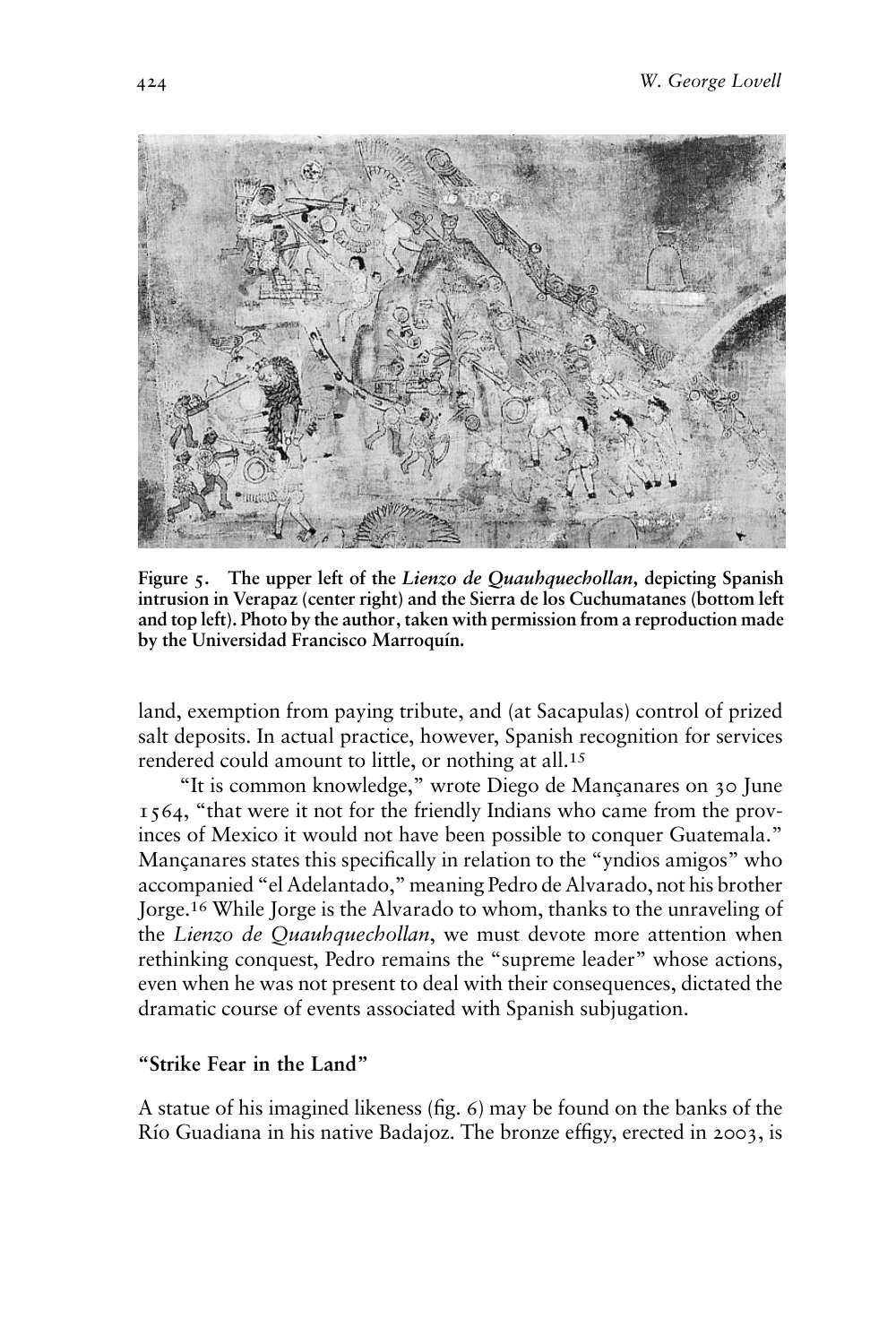

Figure 6. Statue of the conquistador Pedro de Alvarado (1485–1541), the work of sculptor Estanislao García Olivares, in Badajoz, Spain. Photo by the author.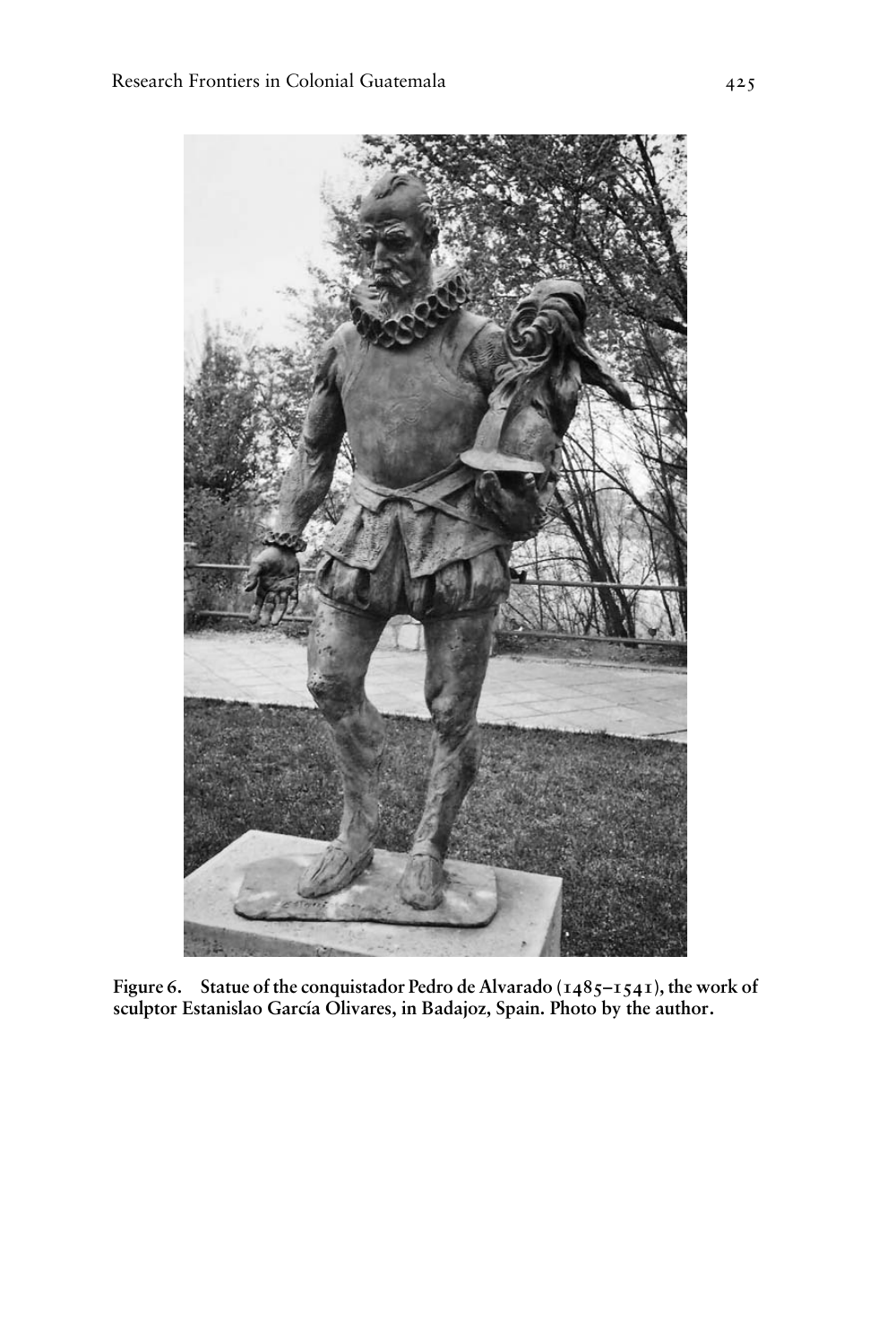the inspiration of sculptor Estanislao García Olivares. When the bus I am on drives past, halfway between Seville and Lisbon, I point him out to colleagues and students from the Universidad Pablo de Olavide, and croon them Procol Harum's emblematic song. Its lyrics match the statue's demeanor. No sword is held high, however, and no stallion stands. In his solitude, the conquistador leans to one side, face forlorn, helmet in hand, an outstretched palm turned down. Alvarado's valedictory stance is far from triumphant. The Pipil arrow that pierced his leg in a confrontation in Acajutla left him crippled for the rest of his life. "One of my legs," he took pains to tell afterward, "is shorter than the other by four finger widths."<sup>17</sup> The Adelantado limped back, literally, to the Spanish base at Iximché, arriving there on  $2I$  July 1524, his two-month invasion of El Salvador one from which he was forced to beat a very hasty retreat. Instead of being grateful to his Kaqchikel hosts for welcoming him back, along with the surviving "yndios amigos" dispatched to assist the Spanish cause, an incensed Alvarado turned on them, demanding that they make up for the failure of the Salvadoran venture by furnishing copious amounts of tribute. It was not the first time a psychotic mix of volatile temper, unsound judgment, and penchant for gold got the better of him, nor would it be the last.

The insurrection triggered by his behavior remains an episode still not fully appreciated, above all for the precedent it set, and the pall it cast, on how Spanish conquest unfolded and how colonial society would develop. Kaqchikel allegiance had been solicited early on, in Alvarado's own words not merely as a test of loyalty but to help him "strike fear in the land." That he most assuredly did, besides instilling apprehension and dread even among those closest to him, his own brothers and most faithful associates included.18 In a matter of months a stalwart ally became an embittered enemy, dismayed and outraged at the treatment meted out to them. Henceforth, instead of waging war alongside him, the Kaqchikeles rallied to oppose him (Lovell and Lutz 2018). This they did first from August 1524 to May 1530, led by their rulers Cahí Ymox and Belehé Qat, and again from April 1533 to May 1535. A second uprising was galvanized by Cahí Ymox and Quiyavit Caok, the hapless Belehé Qat having died in September 1532 as a result of his being forced to wash for gold.19

The contours of the second uprising are not as evident as the first.<sup>20</sup> Daniel Contreras initially made the case for it in a brief, little-cited article in 1965, reiterated it in 1971 in a source equally (if not more) difficult of access, and reprised it four decades later, stating that Cahí Ymox felt "so disgusted by the new way of life that he was obliged once more to take up arms against the Spaniards" (Contreras 2004: 70; see also 1965, 1971).21 The Kaqchikel leader's disgust arose from the abuse visited on his people,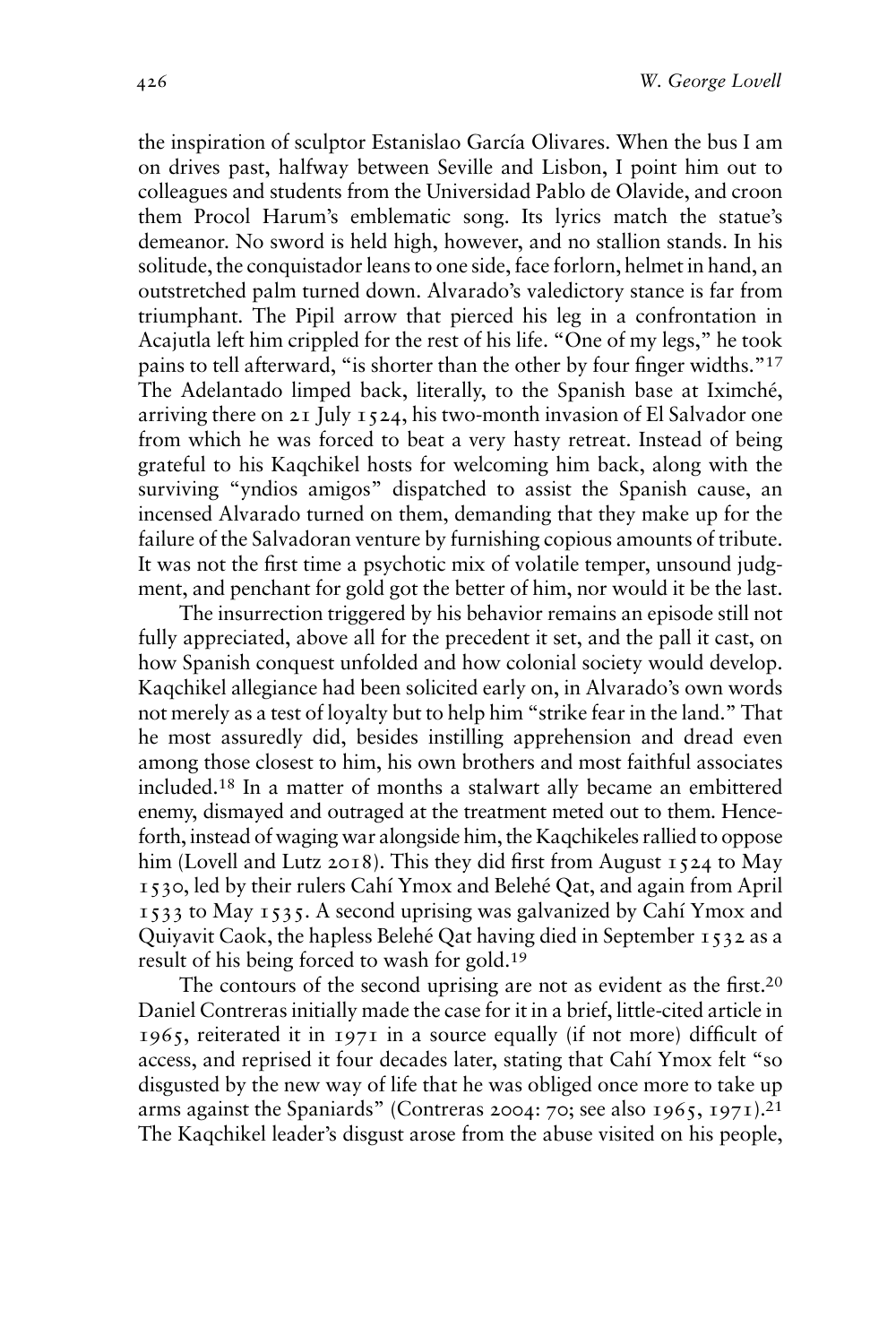more heavy-handed, according to Francis Polo Sifontes, than that suffered by other Maya communities. Kaqchikeles, he contends, endured in effect a "double punishment" because they aligned themselves with the Spaniards at the outset, only to rise in rebellion thereafter. While all native polities were exploited, Polo Sifontes asserts that "on Kaqchikel shoulders the burden of conquest fell twice," adding that "this feisty people, inured to war, were probably exploited even more than any of their neighbors" (Polo Sifontes 2005: 13, 45).<sup>22</sup>

Besides demands to pay excessive amounts of tribute, in the years leading up to the second insurrection two projects called for the provision of labor onerous in the extreme. One was supplying workers to assist with the erection of the Spanish capital, Santiago in Almolonga, a massive project illadvisedly mounted adjacent to the lower slopes of a towering volcano. In the Memorial de Sololá, a glimpse of their travails under tyranny is offered by the Kaqchikeles themselves, as rendered in translation by Adrián Recinos and Delia Goetz (1953: 129): "During this year [1530] heavy tribute was imposed. Gold was contributed to Tunatiuh [Alvarado]; four hundred men and four hundred women were delivered to him to be sent to wash [for] gold. All the people extracted the gold. Four hundred men and four hundred women were contributed to work in Pangán [the site of the Spanish capital, Santiago in Almolonga] on the construction of the city, by order of Tunatiuh [Alvarado]."23

#### The Lure of Peru

Another project in which the burden of toil fell disproportionately on the Kaqchikeles was the construction of an armada, a dozen or so ships in all, built to fulfill Alvarado's intent to muscle in on the conquest of Peru. The Adelantado was not the least bit satisfied with what he considered paltry Central American takings. Tales of the riches of the Inca Empire, the Kingdom of Quito in particular, fueled his designs to intervene there and stake out a share of the spoils by wresting control from rivals Francisco Pizarro and Diego de Almagro, whose onslaught focused on Cuzco in the south: the northern Andes in present-day Ecuador, allegedly in territory that lay beyond the jurisdiction allocated Pizarro and Almagro, had yet to be invaded and its peoples subdued. The fleet Alvarado amassed to that end, by all accounts, was spectacular: it included the flagship San Cristóbal, a galleon of 300 tons "as beautiful as anything made in Vizcaya," and two other sizable vessels, the Santa Clara (160 tons) and the Buena Ventura (150 tons). "Never before, Your Majesty, has there been seen in these parts anything like this," Alvarado boasted to Emperor Charles Von 18 January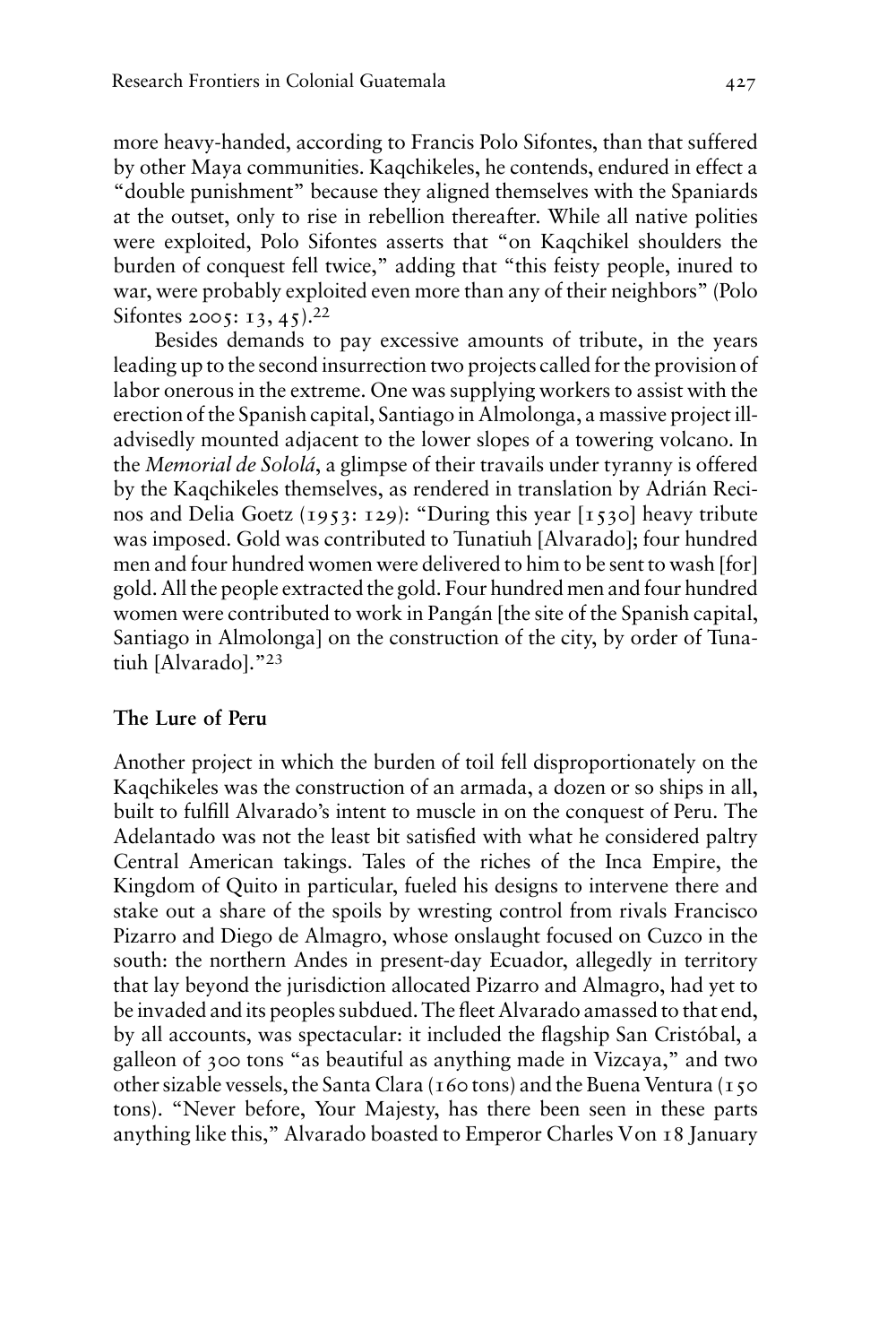1534, on the eve of his departure.24 One eyewitness at the time, Bartolomé de las Casas, Defender of the Indians, saw things differently:

He took the lives of countless people building boats. From the Caribbean to the Pacific, a distance of 130 leagues, anchors weighing three and four *quintales* were carried on the backs and shoulders of the Indians. By the same means, too, on sad, naked shoulders, heavy artillery; I beheld many as such on the roads, laden and distressed.25

Writing much later, though with the benefit of hindsight, de las Casas's fellow Dominican, the chronicler Francisco Ximénez, also deplored Alvarado's actions:

He began by looking for suitable locations for a shipyard, felling timber, sewing riggings, hauling iron, making tar, transporting pieces of artillery—all at the expense of the poor Indians, removing them from their homelands and taking them far away to very remote shores. Building boats cost the lives of many Indians.26

Investigating the call of Peru is a work in progress. Long after Alvarado's absence from the scene, however, in the country's seething convulsions trying to come to terms with itself, Guatemala remains a beauty that hurts.27

# Notes

Acquaintances, colleagues, family, friends, and mentors instrumental in guiding me along receive mention in the text, to whose appreciation I add that of my companion, muse, and copy-editor beyond compare, Maureen McCallum Garvie. Since its establishment two decades ago, the Universidad Pablo de Olavide in Seville has been an intellectual home the equivalent of the one I have been fortunate to enjoy at Queen's University in Canada for twice as long. At the former, nothing would have been possible without the inspiration of *mi media naranja* Juan Marchena Fernández, nor the helping hands of Brian S. Osborne and John Walker at the latter. In Guatemala itself, the Centro de Investigaciones Regionales de Mesoamérica in La Antigua has served unfailingly as my base of operation. The research pursuits distilled here have been sustained over the years by several funding agencies, but the Killam Program of the Canada Council and the Social Sciences and Humanities Research Council of Canada have been especially supportive. On the printed page, I have tried to be faithful to the power-point presentation that propelled my presidential address, delivered when our Society convened for its annual meeting in Nashville, Tennessee, three days after another president, Donald J. Trump, was elected to office. His victory loomed over our proceedings, which at times felt more like a wake, despite my best efforts at good cheer. Wendy Kramer, archival hound cum laude, may have among her files a recording of me singing "Conquistador" at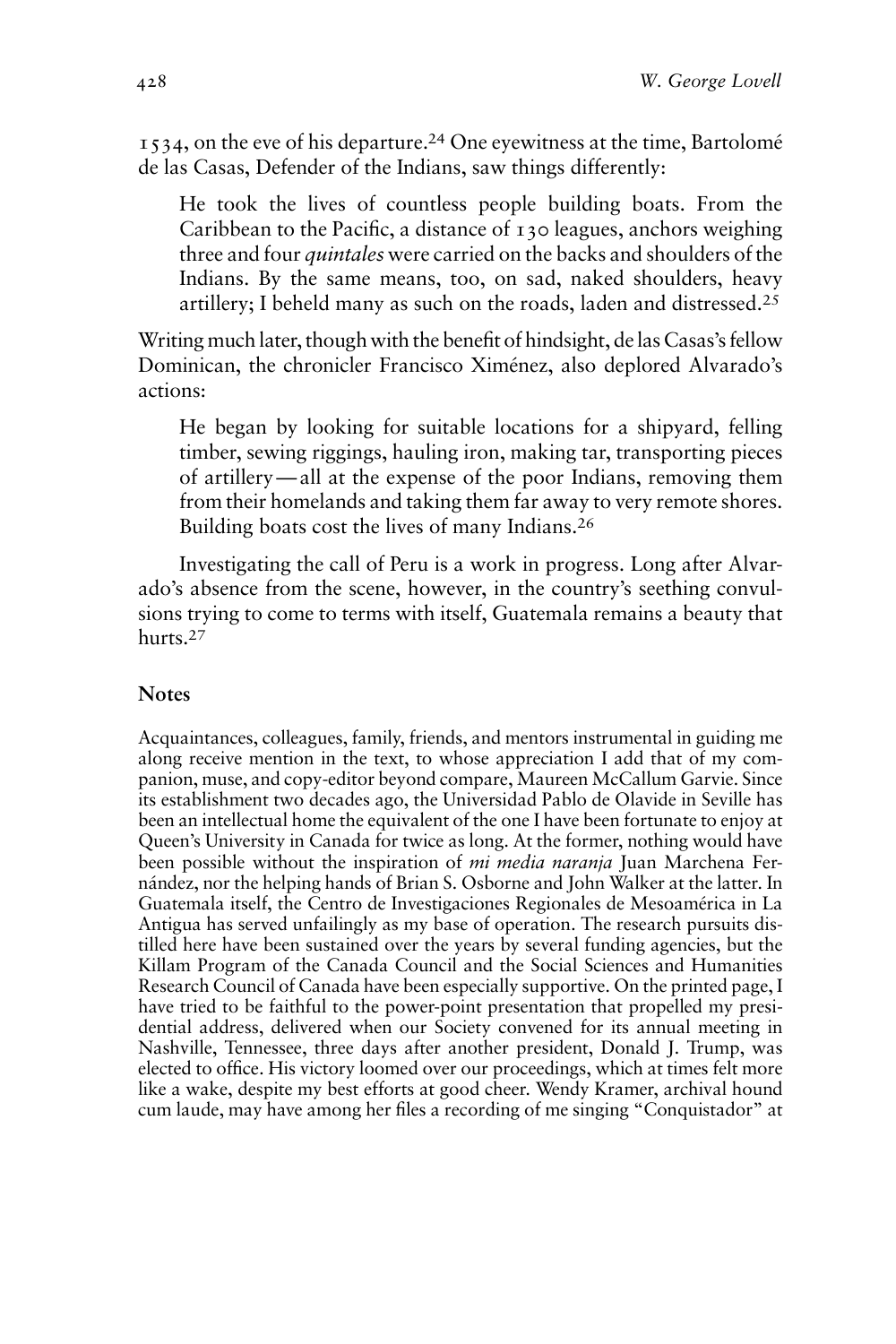the Hutton Hotel gala. Readers of Ethnohistory, however, might better be spared that, a fate not to be for anyone attending the banquet that haunted evening.

- 1 For an absorbing biography of Sauer, see Williams, with Lowenthal and Denevan, 2014, the even more exhaustive manuscript of which may be consulted in the Bancroft Library at the University of California, Berkeley.
- 2 I defended my master's thesis, "Culture and Landscape in the Mixteca Alta," on 21 April 1975. It remains unpublished.
- 3 The distinguished French historians are quoted in translation in MacLeod 1973, xv.
- 4 My doctoral dissertation, "Land and Settlement in the Cuchumatán Highlands," always in a state of enhancement, has spawned one book in English, four editions, and one in Spanish, two editions.
- 5 See Lovell 2001 for Seville's role in the Spanish scheme of empire, and Cook and Lovell (1992) 2001 for scrutiny of the relationship between Old World disease and New World depopulation.
- 6 President Valverde to the Crown (Archivo General de Indias, hereafter AGI, Guatemala 10). His precise words are: "[D]emás de las muertes ordinarias vienen algunos tiempos enfermos de viruelas, catarros y otras enfermedades en que mueren muchos."
- 7 Pedro de Liévano to the Crown (AGI, Guatemala 10, 1582). The dean's precise words are: "[E]n lo que toca a morirse los indios e ir en disminución son juicios secretos de Dios que los hombres no alcanzan [pero] lo que este testigo ha visto en el tiempo que ha estado en estas partes es que desde la provincia de México han venido tres o cuatro pestilencias con las cuales ha venido la tierra en grandísima disminución." See Lovell (1992) 2001 for elaboration.
- 8 Taylor (1980: 325), summing up his review of Sherman 1979.
- 9 According to Martínez Peláez (1970) 1998, black slaves first arrived in Central America in  $1543$ , after the promulgation of the New Laws in  $1542$ . He identifies two periods of incorporation,  $1542$  to ca.1650, and from ca.1650 on. In the Libro Segundo del Cabildo, however, Kramer and associates document the existence of African slaves—men and women—a decade earlier. Robinson Herrera (1998) records 249 slaves in Santiago de Guatemala between 1544 and 1587. Paul Lokken (2013) reckons that some 3,000 slaves (150 per year) arrived in Central America between 1607 and 1625, "very low thousands" of whom ended up in Guatemala. Philip D. Curtin  $(1969)$  records 21,000 as having entered all of Central America between 1520 and 1820. Enriqueta Vila Vilar (1977) has a register of 27,000 "negros y mulatos" in 1640. David Eltis and David Richardson (2010) tally 390,000 for a unit they define as the "Spanish Caribbean Mainland," which stretches from Panama in the south to Mexico in the north.
- 10 Horacio Cabezas Carcache (2009: 13) believes the "illustrative richness" of the Lienzo de Quauhquechollan to be "more comprehensive" than that of the Lienzo de Tlaxcala on account of the former showing, in addition to scenes of battle, "indigenous weaponry, Spanish soldiers, topographic glyphs, traps used by the Kaqchikeles [during their uprising], types of clothing, porters and human carriers, roads and trails, ball courts, markets, defeated Indians being hung or thrown to the dogs, ritual dances in honor of the fallen, and offerings to the gods as thanks for victory."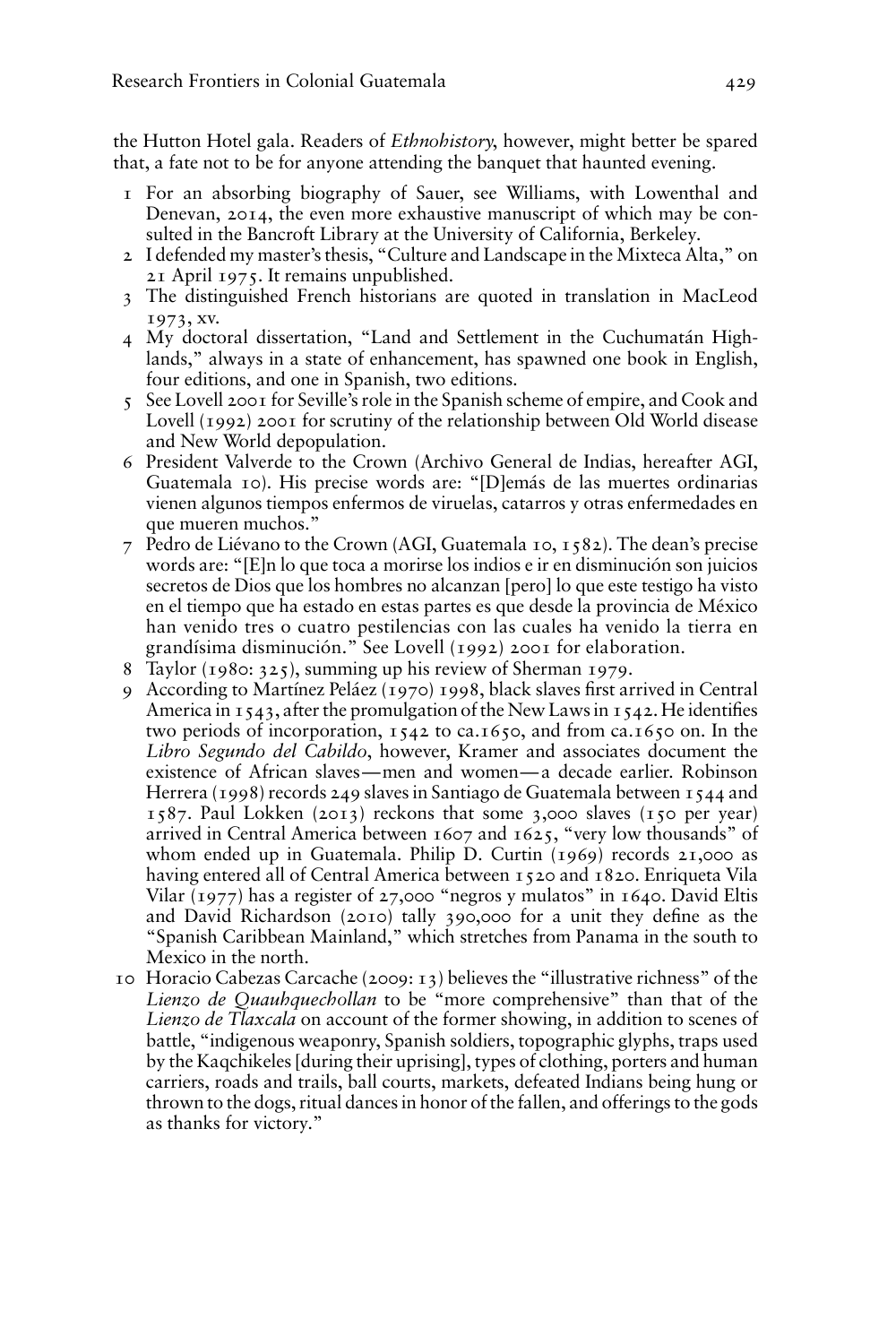- $11$  From its placement in the Lienzo de Quauhquechollan, this Mazatenango may be a different Mazatenango than the one conquered by Gonzalo de Alvarado, which the Diccionario geográfico de Guatemala (1973–83, 2: 615) identifies as "the village [aldea] of San Lorenzo," one of twenty such units forming the township (municipio) of Huehetenango. For discussion of Gonzalo's campaigns of conquest in the Sierra de los Cuchumatanes, see Lovell (1985) 2015: 57–64.
- 12 Asselbergs (2008: 179) concludes, "All this upper part of the lienzo, then, coincides with what we know about the military campaigns headed by Jorge de Alvarado in the Rabinal area (Tequicistlán) and in Verapaz (Tecolotlán); in the mountain region of Sacapulas and Uspantlán, in what is today the Department of El Quiché; and in Aguacatán and Poyumatlán (now Santa Eulalia) in the Department of Huehuetenango." Asselbergs (2004: 181) also observes that "the distribution of the place glyphs depicted corresponds more or less to the distribution of those places on the ground. The document thus provides a geographical map that is quite accurate even by modern standards." Following a decision to remove the Lienzo de Quauhquechollan from obscurity and neglect in the Casa de Alfeñique, it was subsequently restored in Mexico City and relocated to its present home in the Museo Regional de Cholula, where it is on permanent and prominent display. Explanation of its provenance and import, however, leaves much to be desired, museum rhetoric failing to do justice to the treasure entrusted it. The meticulous work of Asselbergs, inexplicably, is barely acknowledged.
- 13 AGI, Guatemala 52, "Señores y principales de Huehuetenango al Rey" (1562). The precise words of the disgruntled leaders are "estamos desfavorecidos como esclavos, nos hacen agravios por parte de los justicias asi del presidente como de los oidores, no guardan los mandamientos de V[uestra] M[agestad]."
- 14 AGI, Guatemala 52, "Señores y principales de Aguacatán al Rey" (1562). Their precise words are "en lugar de hijos nos tienen en lugar de esclavos, estamos como cosa de nada del presidente y oidores y olvidados de los que pedimos porque pasamos grandes necesidades, quedamos llorando."
- 15 See Carmack 1973: 38, for more on the Tlaxcalan presence at Sacapulas, where ("possibly in 1551") a document was composed "by lords of the Canil and Toltecat ruling lines, primarily as a claim to the mineral springs located there."
- 16 Diego de Mançanares, from AGI, Justicia 291, folio 127, recto (1564). His precise words are "fue publico e notorio que si los yndios amigos no vinyeron de las provinçias de mexico con el d[ic]ho [A]delantado no se pudiera conquistar la provinçia de guatimala." Mançanares, an indigenous warrior, fought alongside Alvarado not only in Guatemala but also in Honduras. See Asselbergs 2010: 1, for elaboration.
- 17 The arrow that wounded him went clean through his leg, Alvarado states, and lodged in his horse's saddle. His precise words—see Recinos 1952: 90, for a transcription of the original—are "entró la flecha por la silla, de la cual herida quedo lisiado que me quedó la una pierna más corta que la otra bien cuatro dedos."
- 18 From the K'iche'stronghold of Utatlán, on 11 April 1524, Alvarado had written to his commanding officer, Hernán Cortes, informing him that "word has been sent to the city of Guatemala [Iximché], which lies ten leagues from this city, ordering and demanding of them, in the name of His Majesty, to send warriors to fight alongside me, not only to test their good will but to strike fear in the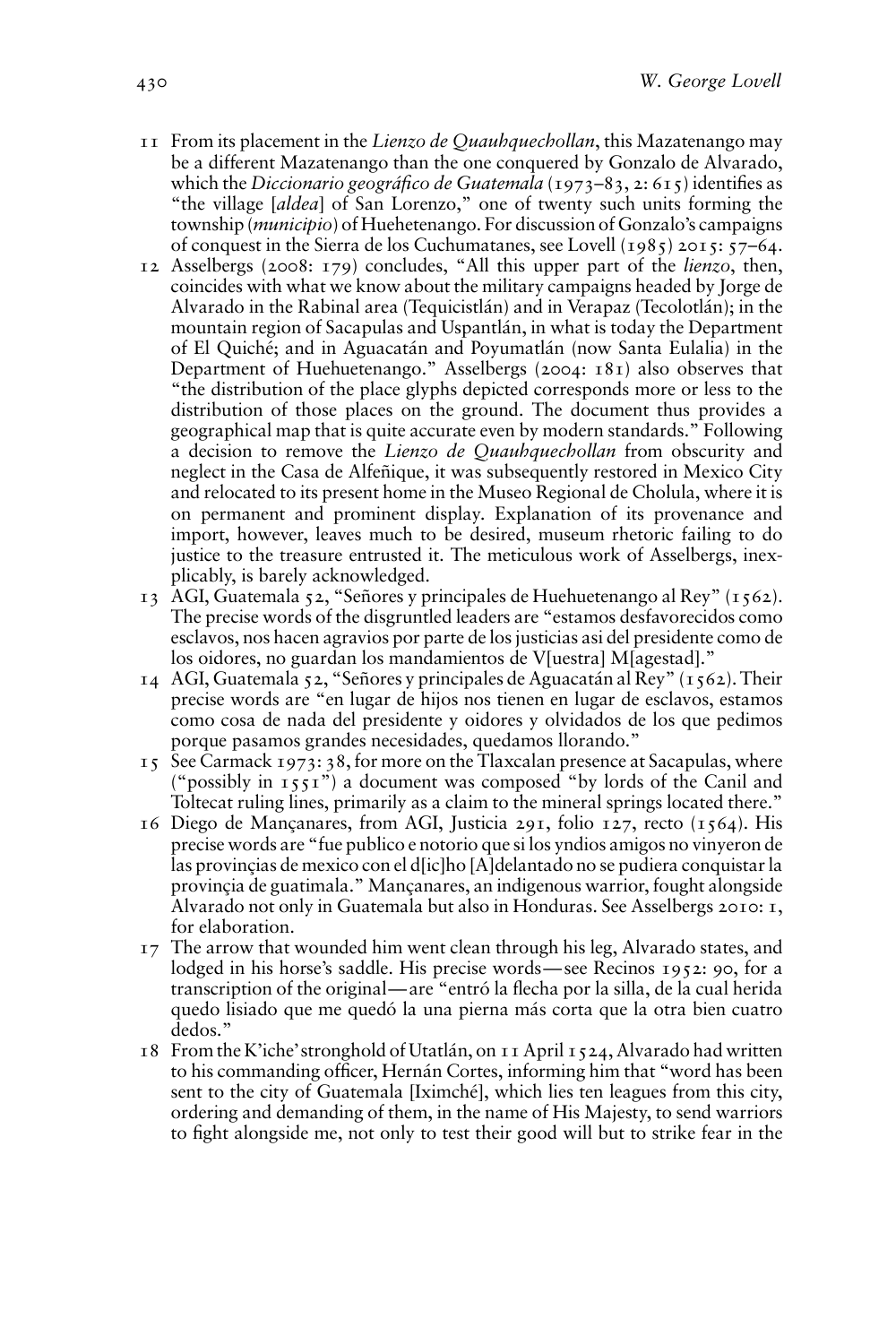land." His actual words run: "Envié a la ciudad de Guatemala, que está a diez leguas de ésta, a decirles y requerirles de parte de Su Magestad que me enviasen gente de guerra así para saber de ellos la voluntad que tenían como para atemorizar la tierra." Alvarado's last three words are the title of a book two colleagues and I—see Lovell, Lutz, and Kramer (2016)  $2017$ —will have the pleasure of seeing appear in an English-language edition in 2020 published by the University of Oklahoma Press as a volume in its *Civilization of the American* Indians series.

- 19 As rendered from the Kaqchikel original by Adrián Recinos and Delia Goetz (1953: 129), we are told: "During the two months of the third year which had passed since the lords presented themselves, the king Belehé Qat died; he died on the day 7 Queh [24 September 1532] while he was washing [for] gold."
- 20 A collaboration in English—see Lovell and Lutz 2018—is being expanded for fuller treatment in Spanish, enriched by revelations from the Libro Segundo del Cabildo, hitherto believed lost but now (along with other documents belonging to the Hispanic Society of America) most emphatically not. For elaboration, see Kramer, Lovell, and Lutz 2014; Kramer 2018; and Lovell 2018. Guillermo Paz Cárcamo's Kaji' Imox (2014) is perhaps the best study to date of the Kaqchikel uprising.
- 21 His precise words are that Cahí Ymox "se refugió en su antiguo Tinamit [Iximché], descontento con el nuevo sistema de vida. [D]ebió volverse levantar en armas contra los castellanos."
- 22 His precise words are: "[E]l pueblo cakchiquel cargó dos veces sobre sus hombros la cruz de la conquista. Los cakchiqueles, pueblo luchador y aguerrido, se desangraron en la conquista probablemente mucho más que ninguno de sus vecinos."
- 23 In the Mesoamerican mindset, the figure four hundred implies "a great many," not a precise number. The Kaqchikel original, translated into Spanish, runs: "Durante este año [1530] se impusieron terribles tributos. Se tributó oro a Tunatiuh [Alvarado]; se le tributaron cuatrocientos hombres y cuatrocientas mujeres para ir a lavar oro. Toda la gente extraía el oro. Se tributaban cuatrocientos hombres y cuatrocientas mujeres para trabajar en Pangán [Santiago] in Almolonga] por orden de Tunatiuh [Alvarado] en la construcción de la ciudad del Señor."
- 24 The words of the Adelantado in the original run "la más hermosa pieza que se pudiera hacer en Vizcaya" and "tenga Vuestra Magestad por cierto, que nunca hasta oy se ha visto en estas partes." Three other ships were named La Concepción, San Pedro, and Santiago. A transcription of Alvarado's missives to the King may be perused in the Libro Viejo 1934: 282–84 and 286–88.
- 25 Las Casas (1552) 1977, as cited in Recinos 1952: 137. The original runs: "Mató infinitas gentes con hacer navíos; llevaba de la mar del norte a la del sur, ciento y treinta leguas, los indios cargados con anclas de tres y cuatro quintales que se les metían las más dellas por las espaldas y lomos; y llevó de esta manera mucha artillería en los hombros de los tristes desnudos; y yo vi muchos cargados de artillería por los caminos angustiados." In Spanish units of measure, a quintal (or centena) is a weight of 100 pounds, some 46 kilograms. Pulling no punches, Las Casas  $(1552)$  1977: 45-50 asserts that "the atrocities perpetrated by Alvarado and his brothers alone are enough to fill a single volume, so many were the slaughters, crimes, injustices, butcheries, and beastly desolations made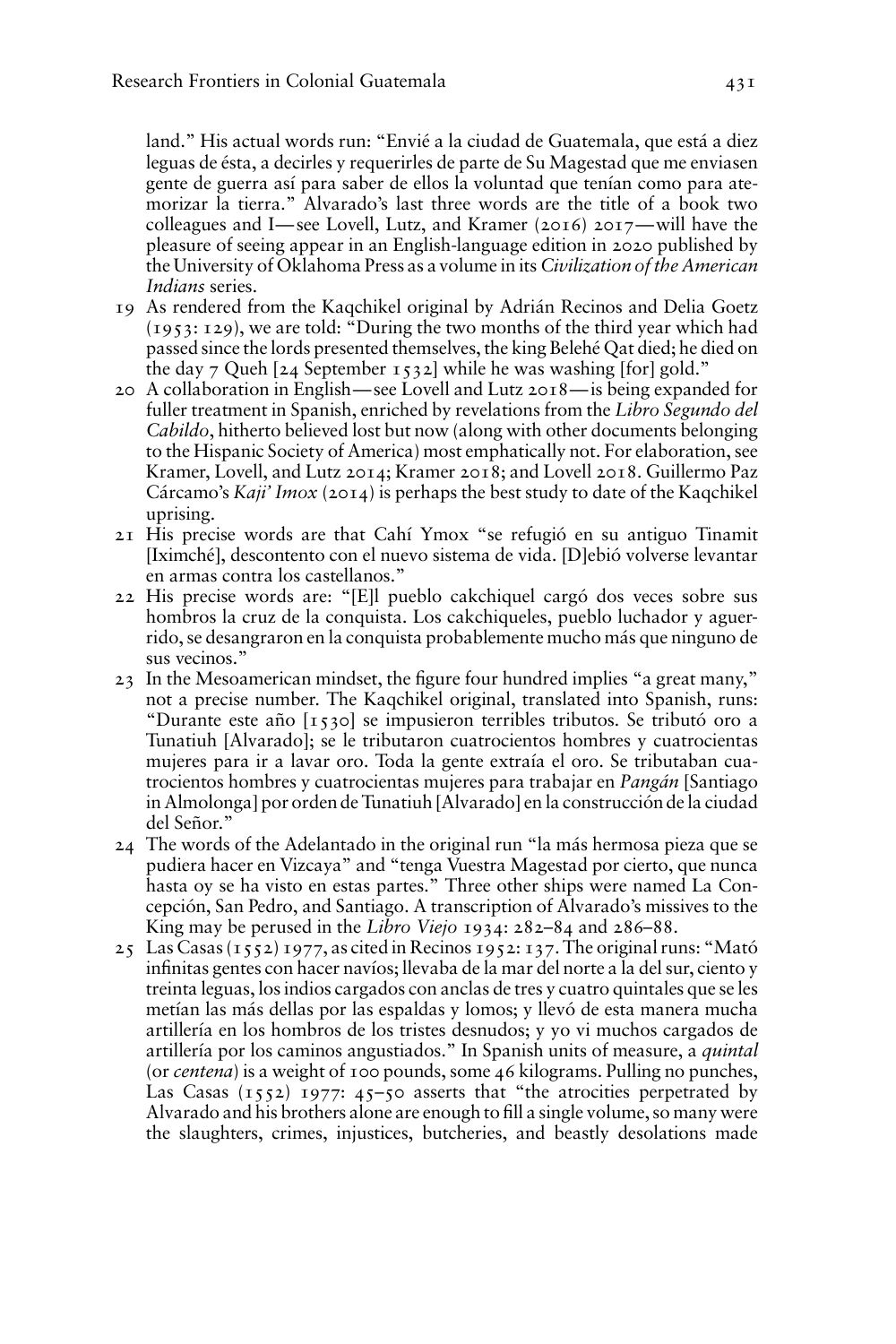against the Indians of Guatemala." In his Forced Native Labor, Sherman (1979) documents such iniquities with numbing attention to detail.

- 26 Francisco Ximénez, Historia de la Provincia de San Vicente de Chiapa y Guate*mala* ( $1715-20$ ), as cited in Recinos 1952: 137. The original runs: "Empezó a descubrir astilleros, sacar maderas, fabricar jarcías, acarrear fierro, sacar brea, conducir piezas de artillería, todo a costa de los pobres indios, sacándoles de su patria y llevándolos a partes muy remotas.Mató muchos indios con hacer navíos."
- 27 My memoir by that name, A Beauty That Hurts (Lovell [1995] 2010), inspired by a description from Oliver La Farge and Douglas Byers (1931) as they scaled the Sierra de los Cuchumatanes, is presently in its third edition and will appear soon in a fourth.

#### References

- Asselbergs, Florine. 2002. "La conquista de Guatemala: Nuevas perspectivas del Lienzo de Quauhquechollan." Mesoamérica 44: 1–53.
- Asselbergs, Florine. 2004. Conquered Conquistadors: The 'Lienzo de Quauhquechollan'—A Nahua Vision of the Conquest of Guatemala. Leiden: CNWS.
- Asselbergs, Florine. 2008. Conquered Conquistadors: The 'Lienzo de Quauhquechollan'—A Nahua Vision of the Conquest of Guatemala. Boulder, Colorado: University Press of Colorado.
- Asselbergs, Florine. 2009. "Lienzo de Quauhquechollan: Crónica pictográfica nahua sobre la conquista española de Guatemala." Crónicas mesoamericanas 2: 163–81. Guatemala: Universidad Mesoamericana.
- Asselbergs, Florine. 2010. Los conquistadores conquistados: El 'Lienzo de Quauhquechollan'—Una visión nahua de la conquista de Guatemala, translated by Eddy H. Gaytán. Antigua, Guatemala, and South Woodstock, VT: Centro de Investigaciones Regionales de Mesoamérica and Plumsock Mesoamerican Studies.
- Cabezas Carcache, Horacio. 2009. "Introducción." In Crónicas mesoamericanas. Vol. 2. Edited by Horacio Cabezas Carcache, 11–14. Guatemala: Universidad Mesoamericana.
- Carmack, Robert M. 1973. Quichean Civilization: The Ethnohistoric, Ethnographic, and Archaeological Sources. Berkeley: University of California Press.
- Carmack, Robert M., John D. Early, and Christopher H. Lutz, eds. 1982. The Historical Demography of Highland Guatemala. Albany, NY: Institute for Mesoamerican Studies, SUNY, Publication No. 6.
- Contreras R., J. Daniel. 1965. "El último cacique de la Casa de Cavec." Cuadernos de Antropología 5: 37–48.
- Contreras R., J. Daniel. 1971. "Notas para la historia de la conquista." Estudios 4:  $19-27.$
- Contreras R., J. Daniel. 2004. "Dos guerreros indígenas." In El 'Memorial de Sololá' y los inicios de la colonización en Guatemala, edited by J. Daniel Contreras R. and Jorge Luján Muñoz, 65–76. Guatemala: Academia de Geografía e Historia de Guatemala.
- Cook, Noble David, and W. George Lovell, eds. (1992) 2001. "Secret Judgments of God": Old World Disease in Colonial Spanish America. 2nd ed. Norman: University of Oklahoma Press.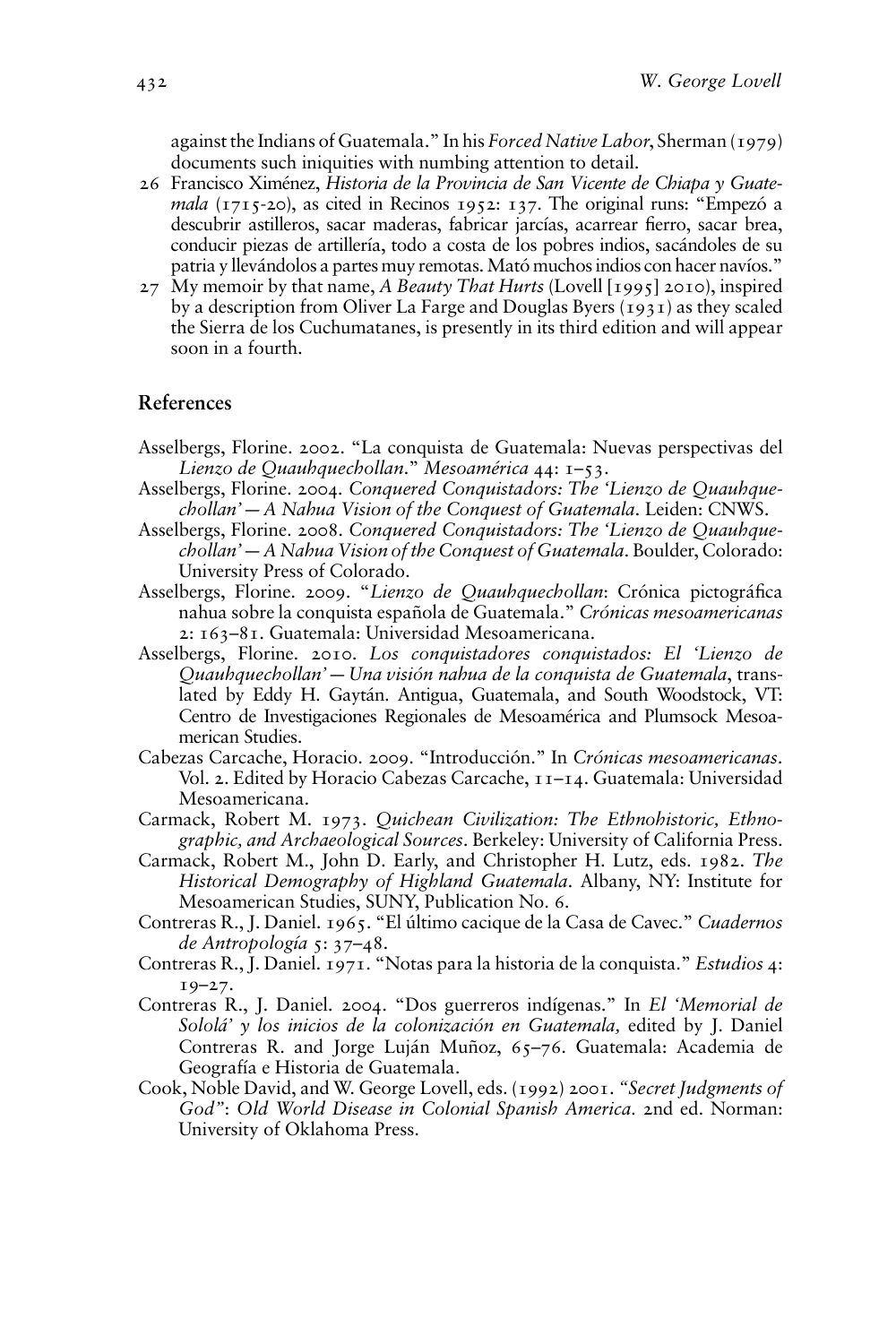- Cortés y Larraz, Pedro. (1768–70) 1958. Descripción geográfico-moral de la diócesis de Goathemala, edited by Adrián Recinos. 2 vols. Guatemala: Sociedad de Geografía e Historia de Guatemala.
- Curtin, Philip D. 1969. The Atlantic Slave Trade: A Census. Madison: University of Wisconsin Press.
- Denevan, William M. 1996. "Carl Sauer and Native American Population Size." Geographical Review 86, no. 3: 385-97.
- Diccionario geográfico de Guatemala. 1978–83. Compiled and edited by Francis Gall. 2nd ed. 4 vols. Guatemala: Instituto Geográfico Nacional.
- Eltis, David, and David Richardson. 2010. Atlas of the Transatlantic Slave Trade. New Haven, CT: Yale University Press.
- Enríquez Macías, Genoveva. 1989. "Nuevos documentos para la demografía histórica de la Audiencia de Guatemala a finales del siglo XVII." Mesoamérica 17:  $121 - 83.$
- Fuentes y Guzmán, Francisco Antonio de. (1690–99) 1932–33. Recordación florida, edited by J. Antonio Villacorta. 3 vols. Guatemala: Sociedad de Geografía e Historia.
- Henige, David. 1998. Numbers from Nowhere: The American Indian Contact Population Debate. Norman: University of Oklahoma Press.
- Herrera, Robinson. 1998. Natives, Europeans, and Africans in Sixteenth-Century Santiago de Guatemala. Austin: University of Texas Press.
- Kramer, Wendy, coordinator. 2018. Libro Segundo del Cabildo, edited by Jorge Luján Muñoz and Wendy Kramer. Antigua Guatemala: Centro de Investigaciones Regionales de Mesoamérica; Guatemala City: Universidad del Valle de Guatemala and Academia de Geografía e Historia de Guatemala; New York: Hispanic Society of America; and Wellfleet, MA: Plumsock Mesoamerican Studies.
- Kramer, Wendy, W. George Lovell, and Christopher H. Lutz. 2014. Saqueo en el Archivo: El paradero de los tesoros documentales guatemaltecos. Antigua, Guatemala: Centro de Investigaciones Regionales de Mesoamérica.
- La Farge, Oliver, and Douglas Byers. 1931. The Year Bearer's People. New Orleans: Tulane University Press.
- Las Casas, Bartolome de. (1552) 1977. Brevíssima relación de la destrucción de la Indias, edited by Manuel Ballesteros y Gaibrois. Madrid: Fundación Universitaria Español.
- Libro viejo de la fundación de Guatemala y papeles relativos a D. Pedro de Alvarado. 1934. Prologue by Jorge García Granados. Guatemala: Tipografía Nacional.
- Lokken, Paul. 2013. "From the 'Kingdom of Angola' to Santiago de Guatemala: The Portuguese Asientos and Spanish Central America, 1594–1640." Hispanic American Historical Review 93, no.2: 171–203.
- Lovell, W. George. 1975. "Culture and Landscape in the Mixteca Alta, Mexico, 1500–1600." MA thesis, University of Alberta.
- Lovell, W. George. 1980. "Land and Settlement in the Cuchumatán Highlands: A Study in the Historical Geography of Northwestern Guatemala." PhD diss., University of Alberta.
- Lovell, W. George. (1985) 2015. Conquest and Survival in Colonial Guatemala: A Historical Geography of the Cuchumatan Highlands, 1500–1821. Montreal: McGill-Queen's University Press.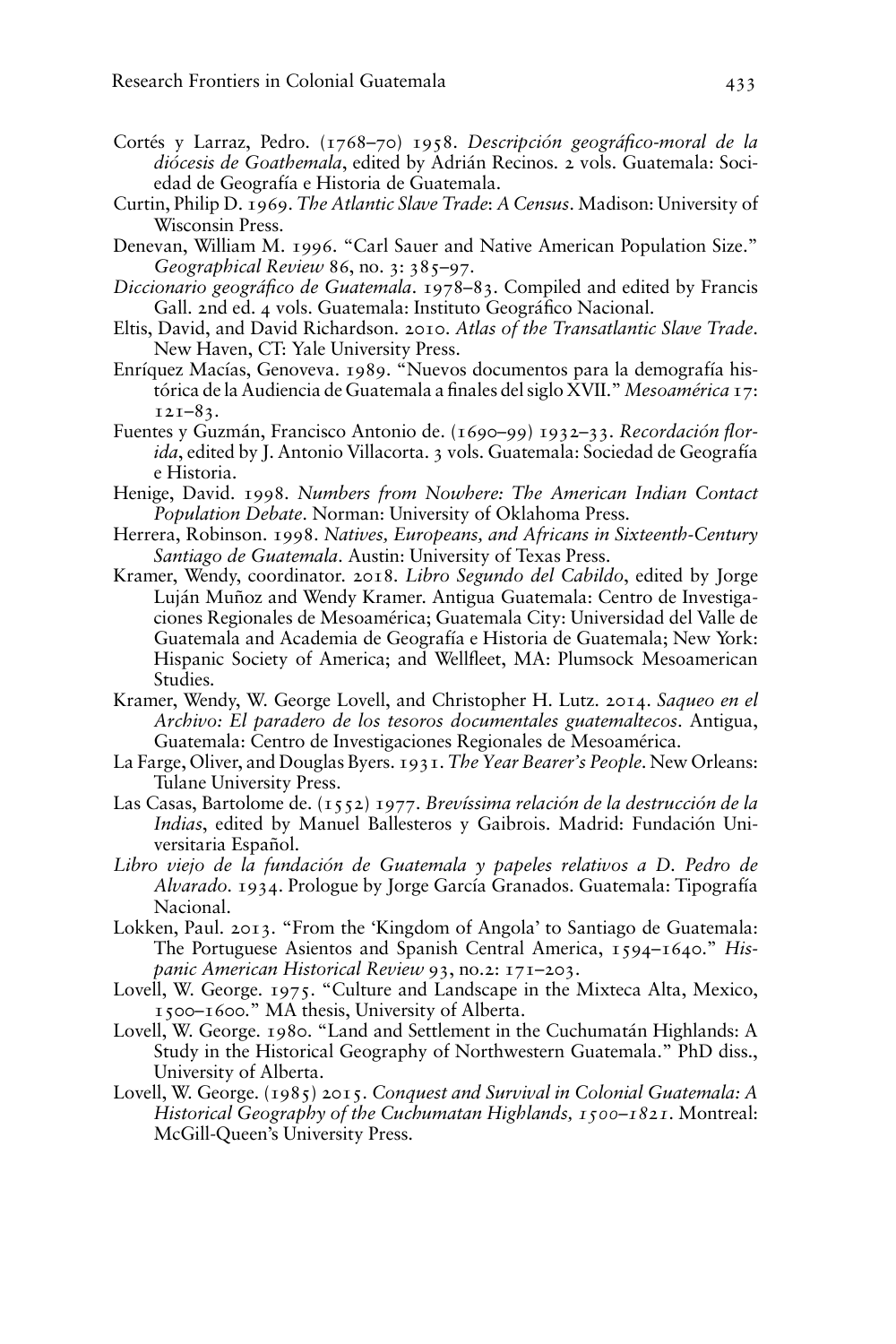- Lovell, W. George. (1992) 2001. "Disease and Depopulation in Early Colonial Guatemala." In "Secret Judgments of God": Old World Disease in Colonial Spanish America, edited by Noble David Cook and W. George Lovell, 49–83. Norman: University of Oklahoma Press.
- Lovell, W. George. (1995) 2010. A Beauty That Hurts: Life and Death in Guatemala. Rev. 2nd ed. Austin: University of Texas Press.
- Lovell, W. George. 2001. "'Not a City but a World': Seville and the Indies." Geographical Review 91, nos. 1–2: 239–51.
- Lovell, W. George. 2018. "Patrimony Lost: Hispanic American Treasures in Foreign Collections." The Americas: A Quarterly Review of Latin American History 75, no. 1: 155–80.
- Lovell, W. George, and Christopher H. Lutz. 1995. Demography and Empire: A Guide to the Population History of Spanish Central America, 1500–1821. Boulder, CO: Westview Press.
- Lovell, W. George, and Christopher H. Lutz. 2011. "Between Two Seas: Antonio de Herrera and the Mapping of Central America." In Mapping Latin America, edited by Jordana Dym and Karl H. Offen, 65–69. Chicago: University of Chicago Press.
- Lovell, W. George, and Christopher H. Lutz. 2018. "Unsung Heroes: Cahí Ymox, Belehé Qat, and Kaqchikel Resistance to the Spanish Invasion of Guatemala." In Faces of Resistance: Maya Heroes, Power, and Identity, edited by S. Ashley Kistler, 37–60. Tuscaloosa: University of Alabama Press.
- Lovell, W. George, Christopher H. Lutz, and Wendy Kramer (2016) 2017. Atemorizar la tierra: Pedro de Alvarado y la conquista de Guatemala, 1520–1821. Guatemala City and Antigua, Guatemala: F&G Editores and Centro de Investigaciones Regionales de Mesoamérica.
- Lovell, W. George, and Christopher H. Lutz, with Wendy Kramer and William R. Swezey. 2013. "Strange Lands and Different Peoples": Spaniards and Indians in Colonial Guatemala. Norman: University of Oklahoma Press.
- Lowry, Malcom. (1947) 1979. Under the Volcano. Harmondsworth, UK: Penguin Books.
- Luján Muñoz, Jorge. 2005. "Un documento demográfico de la Arquidiócesis de Guatemala de 1812." Anales de la Academia de Geografía e Historia de Guatemala 80: 121–40.
- MacLeod, Murdo J. 1973. Spanish Central America: A Socioeconomic History, 1520–1720. Berkeley: University of California Press.
- Martínez Peláez, Severo. (1970) 1998. La patria del criollo: Ensayo de interpretación de la realidad colonial guatemalteca. Mexico City: Fondo de Cultura Económica.
- Matthew, Laura. 2012. Memories of Conquest: Becoming Mexicano in Colonial Guatemala. Chapel Hill: University of North Carolina Press.
- Paz Cárcamo, Guillermo. 2014. Kaji' Imox: El camino del pueblo kaqchikel. Guatemala City: Editorial Cholsamaj.
- Polo Sifontes, Francis. 2005. Los cakchiqueles en la conquista de Guatemala. Guatemala City: Editorial Cultura.
- Recinos, Adrián. 1952. Pedro de Alvarado: Conquistador de México y Guatemala. Mexico City: Fondo de Cultura Económica.
- Recinos, Adrián, and Delia Goetz, ed. and trans. 1953. The Annals of the Cakchiquels. Norman: University of Oklahoma Press.